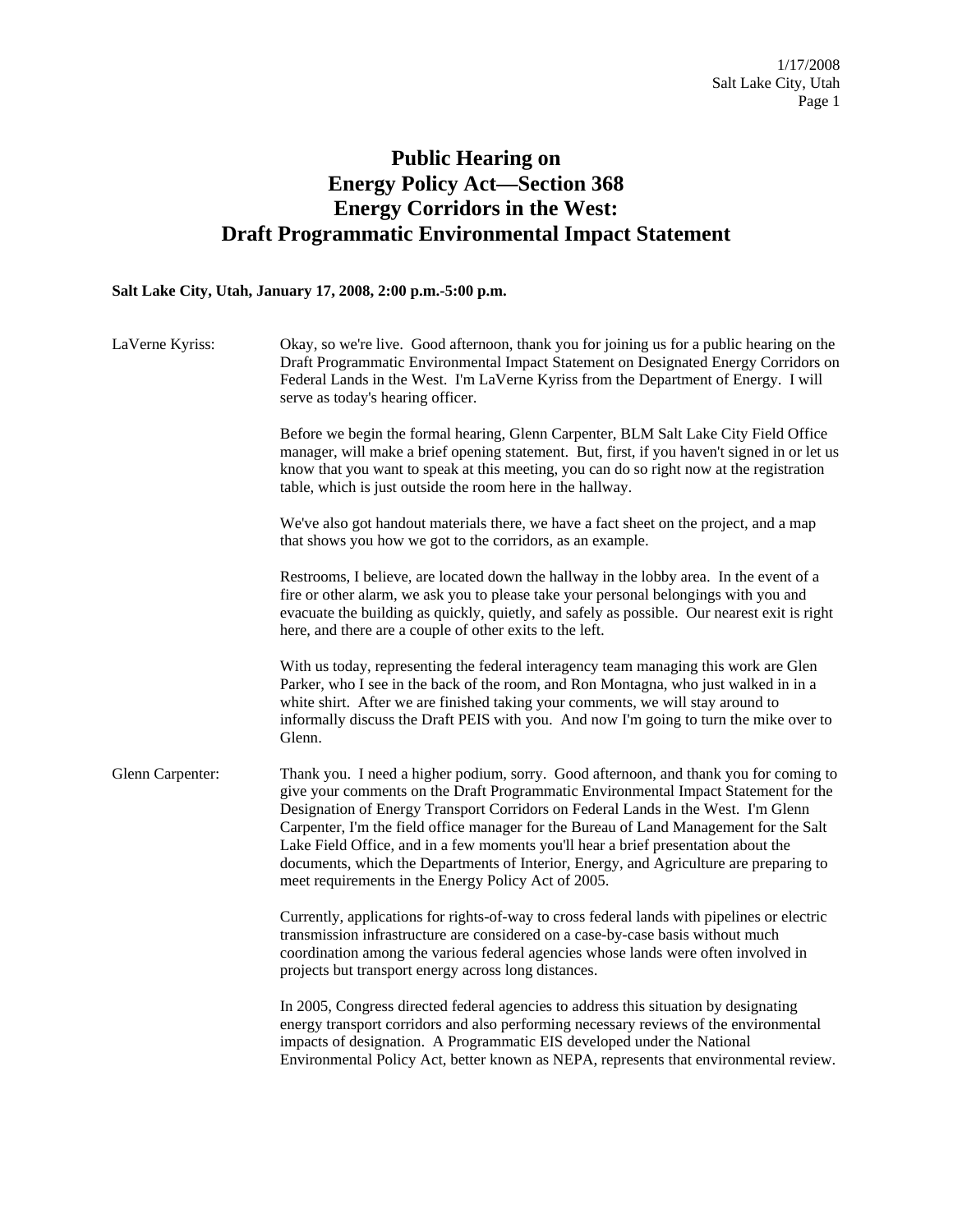|                 | It is important to note that another round of site-specific NEPA analyses will be<br>completed for each project proposed for location in a designated corridor. The<br>Department of Energy, the Bureau of Land Management and the U.S. Forest Service<br>developed the corridor locations proposed in the draft PEIS using a three-step process,<br>which is detailed in the document in a handout available on the information table, which I<br>trust everyone saw on the way in, and which the presentation will also describe.<br>In essence, today's hearing represents Step Four in that process. Public comments will<br>help the agencies further refine the locations of corridors so that important goals of the<br>project are met, balancing the need to improve energy delivery in the West with our<br>responsibility to protect the many resources found on federal lands.<br>From the beginning, the agencies have been committed to this strategy, and your<br>comments will be valuable in helping to ensure that it is carried through to the end of this<br>planning effort. The Argonne National Laboratory is assisting DOE, BLM, and the<br>Forest Service in preparing the Preliminary EIS. Representatives from all three agencies<br>and Argonne are here to receive your comments. |
|-----------------|----------------------------------------------------------------------------------------------------------------------------------------------------------------------------------------------------------------------------------------------------------------------------------------------------------------------------------------------------------------------------------------------------------------------------------------------------------------------------------------------------------------------------------------------------------------------------------------------------------------------------------------------------------------------------------------------------------------------------------------------------------------------------------------------------------------------------------------------------------------------------------------------------------------------------------------------------------------------------------------------------------------------------------------------------------------------------------------------------------------------------------------------------------------------------------------------------------------------------------------------------------------------------------------------------------------|
|                 | Thank you, again, for your interest and participation.                                                                                                                                                                                                                                                                                                                                                                                                                                                                                                                                                                                                                                                                                                                                                                                                                                                                                                                                                                                                                                                                                                                                                                                                                                                         |
| LaVerne Kyriss: | Thank you, Glenn. We are here this afternoon to receive your comments on the Draft<br>PEIS. You can also submit comments via the project website, by fax, or by mail. This<br>hearing is being webcast and transcribed so speakers are asked to speak clearly and<br>distinctly into the microphone. If you are having trouble hearing a speaker in the room,<br>please signal me, and I'll advise the speaker accordingly.                                                                                                                                                                                                                                                                                                                                                                                                                                                                                                                                                                                                                                                                                                                                                                                                                                                                                    |
|                 | After everyone who wishes to comment has spoken, we'll close the hearing. So far, we<br>have two people who have signed up to speak—I think that's correct—and we will<br>certainly open it up to—if you haven't signed up, we will let those people speak, and then<br>we'll ask you who else wants to speak, and we'll do that until everyone has had a chance<br>to make formal comments.                                                                                                                                                                                                                                                                                                                                                                                                                                                                                                                                                                                                                                                                                                                                                                                                                                                                                                                   |
|                 | We'll start by giving everyone five minutes to make their comments, and if we need to go<br>back and do extra rounds, we are happy to do that. When you have 30 seconds<br>remaining, I will notify you. I have a handy-dandy little sign so you can wrap up.                                                                                                                                                                                                                                                                                                                                                                                                                                                                                                                                                                                                                                                                                                                                                                                                                                                                                                                                                                                                                                                  |
|                 | This hearing is to take comments on a Draft Programmatic EIS prepared in response to<br>direction given by Congress to five federal agencies—Energy, Agriculture, Interior,<br>Commerce, and Defense. Section 368 of the Energy Policy Act directs the secretaries to<br>designate corridors for oil, gas, and hydrogen pipelines and electric transmission lines on<br>federal land in the 11 Western states to perform the necessary environmental review.<br>Partly, because of this, we decided to prepare this Draft PEIS that's the subject of this<br>hearing and to incorporate these designations into land use, land management, or<br>equivalent plans.                                                                                                                                                                                                                                                                                                                                                                                                                                                                                                                                                                                                                                             |
|                 | A separate and distinct public process is expected to begin later this year to identify<br>corridors in the other 39 states. This statute requires that when the secretaries designate<br>these corridors, they must specify the corridor centerline, the corridor width, and the<br>corridor compatible uses. Congress also directed the secretaries to take into account the<br>need for electric transmission facilities to improve reliability, relieve congestion, and<br>enhance the capacity of the national grid to deliver electricity.                                                                                                                                                                                                                                                                                                                                                                                                                                                                                                                                                                                                                                                                                                                                                               |
|                 | The Draft PEIS proposes designating more than 6,000 miles of corridors. Sixty-two<br>percent would incorporate existing locally designated corridors and rights-of-way.                                                                                                                                                                                                                                                                                                                                                                                                                                                                                                                                                                                                                                                                                                                                                                                                                                                                                                                                                                                                                                                                                                                                        |
|                 |                                                                                                                                                                                                                                                                                                                                                                                                                                                                                                                                                                                                                                                                                                                                                                                                                                                                                                                                                                                                                                                                                                                                                                                                                                                                                                                |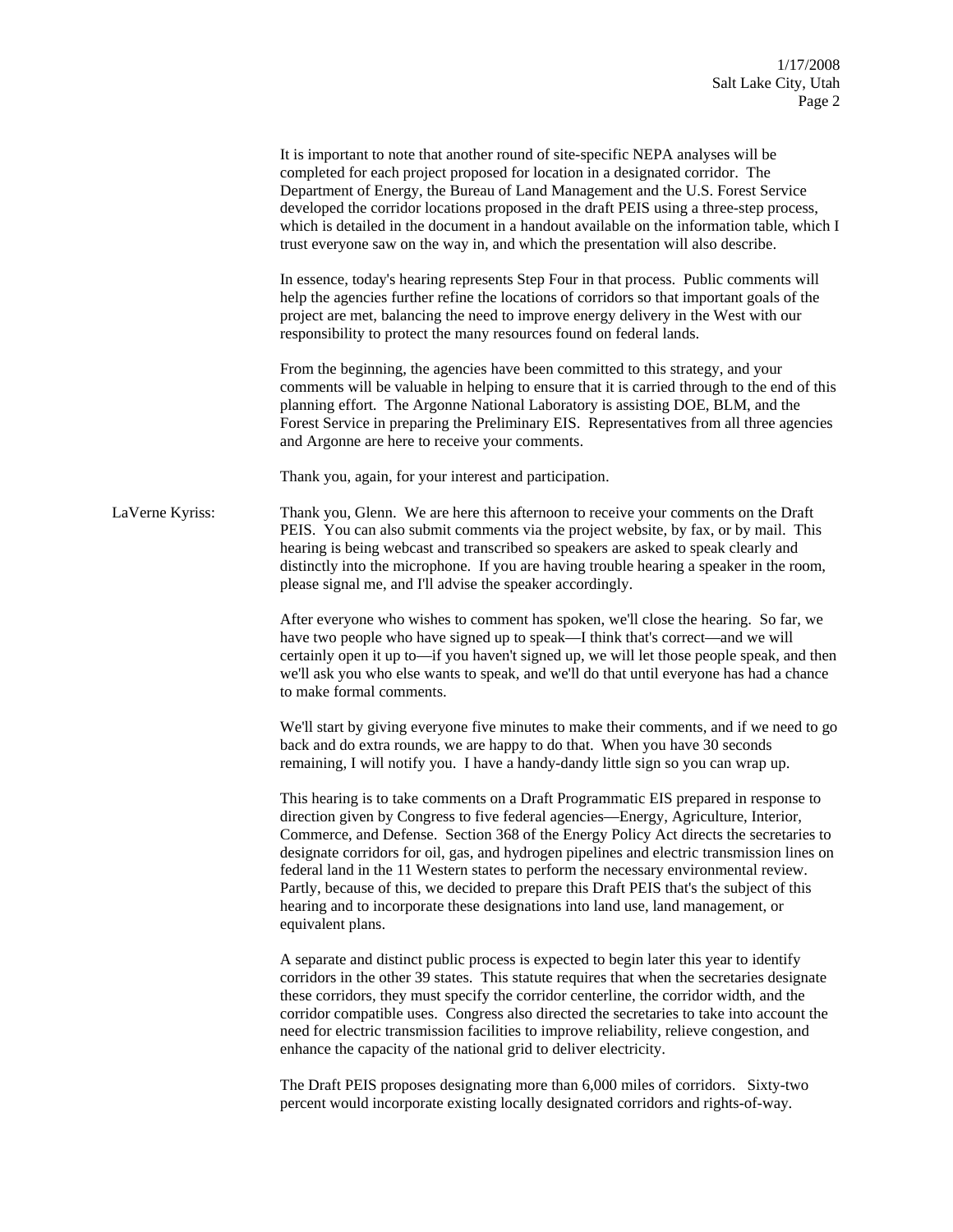Eighty-six percent would be on BLM land, and 11 percent on Forest Service land. The Draft PEIS identifies 166 proposed corridor segments in all 11 Western states. If all are included in the follow-on decision, this would involve amending 165 land use or equivalent plans.

Previously designated corridors are outlined in yellow on the project map. Some of these are proposed for upgrade only. In the case of existing previously designated utility corridors, amendments to land use plans designated these as 368 corridors would subject these corridors to interagency coordination processes described in the PEIS, and they would be assigned Section 368 criteria; in effect, the centerline, width, and compatible purposes.

Using existing corridors alone would not meet the requirements of Section 368, so we've identified an additional 2,300 miles of closed corridors. Closed corridors also vary in width. We used the 3,500-foot starting point to provide flexibility for siting multiple rights-of-way.

An energy corridor is defined as a parcel of land identified through a land use planning process as a preferred location for existing and future utility rights-of-way, and that it is suitable to accommodate one or more rights-of-way, which are similar, identical, or compatible. Corridor designation assists in minimizing adverse impacts in the proliferation of separate rights-of-way.

A right-of-way is a specific land use authorization, not a change in ownership, granted to allow construction and operation of a specific project that's often linear in character such as a utility line or a roadway. Rights-of-way permits include the requirements for compatible land uses, and they are not granted until a project applicant has complied with all relevant requirements including appropriate environmental review.

In November 2007, we published the Draft PEIS. Comments are due February 14th. We will analyze and respond to the comments and complete the other tasks necessary to prepare a final PEIS. We expect to have this ready sometime in mid-2008. The land management agencies will be able to sign Records-of-Decision notes to designate corridors through amendments to their land use plans no sooner than 30 days after the final PEIS is issued.

The Draft PEIS analyzes two alternatives—taking No Action and the Proposed Action. Choosing to adopt the No Action alternative would result in continuing ad hoc uncoordinated development as is done now. The proposed action is the result of a threestep corridor siting process described in detail in Chapter 2 of the PEIS. The first step was to incorporate comments by the public during scoping and after the draft map was released in 2006. Then the agencies worked closely with local federal land managers to accommodate local land use priorities, to incorporate local knowledge of areas, and to avoid areas known to be incompatible with potential future development. A handout summarizing this process for determining where the proposed corridors would be located is on the information table. Examples of specific corridors are also available on the project website.

We believe that the analysis of these alternatives meet NEPA's requirements for a hard look because the proposed action does not involve any site-specific ground-disturbing activities. Site-specific NEPA review will be required to support all proposed projects within a 368-designated corridor. And today we don't know when and where any projects will be proposed by applicants seeking to site height and/or transmission lines. As a result of this uncertainty, the environmental effects described in Chapter 3 of the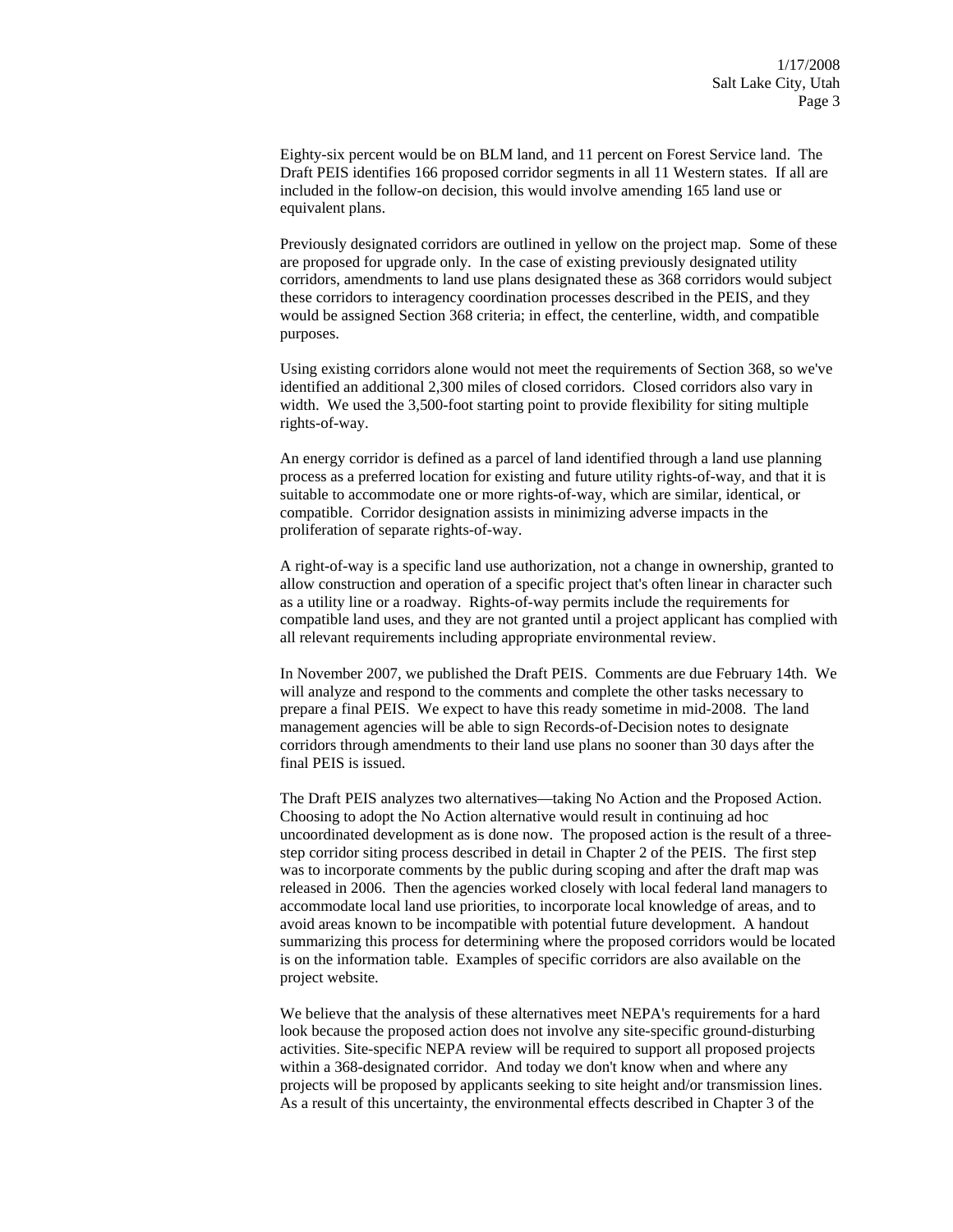Draft PEIS are necessarily more general than a site-specific analysis of a known project would be.

Comments will be most useful if they are specific, include suggested changes or methodologies, provide a rationale for your suggestions, and refer to the specific section or page number of the Draft PEIS.

Finally, we do encourage you to submit comments via the project website. It's easy for you, it speeds our ability to get comments into the database for analysis and up on the website for public review. It doesn't require stamps or envelopes.

Now, during our hearing today, I'll call on speakers in the order in which you've registered. We ask you to please step up to the microphone and clearly state your name and your organization, if you are representing one, before making your comments. Please limit your comments to five minutes so everyone who wants to speak today may have a chance to be heard.

I will advise you when you have 30 seconds left so you can wrap up. We will repeat this process when everyone who is registered has had a chance to speak. I will ask if anyone else in the audience wants to speak. After those people have had a chance to speak, we'll go back and ask if the people who have already spoken have additional comments that they want to make.

We'll go through this until everyone has had a chance to say everything that they want to say, and then we will close the hearing. And I will remind you of what comments are due and how to submit them. If we need to take a break, we can do that. If we need to reopen the hearing, we can do that as well.

If you are speaking from a prepared statement, we'd ask you to leave a copy of that at the registration desk. If you are not prepared to do that today, we would ask you to submit that via the project website so we get a copy of your prepared statement.

Now, agency representatives won't be answering questions during the hearing, but we will stay afterward to discuss the Draft PEIS with you.

Are there any questions on the process of how we're going to conduct our hearing? Yes, sir?

Unidentified Speaker: Is there going to be an opportunity for questions?

LaVerne Kyriss: What we'll do is we'll take comments, and then when we've done—I mean, if you have questions, you can make them. We won't answer them, but then we'll answer those questions off the record, and if you want to make comments after that, we'll go back on the record so you can make those comments.

Unidentified Speaker: (inaudible)

LaVerne Kyriss: Other questions on how we're going to conduct the hearing? Oh, it's right here in front of me. Okay, if there are no other questions on the process for our hearing, we'll begin to take your comments. Our first speaker is Brent Arnold and, Brent, if you want to come up here, and our second speaker is Kirk Robinson.

Brent Arnold: Thank you and good afternoon. My name is Brent Arnold, I'm with Kern River Gas Transmission Company. Kern River is a mid-American energy holdings company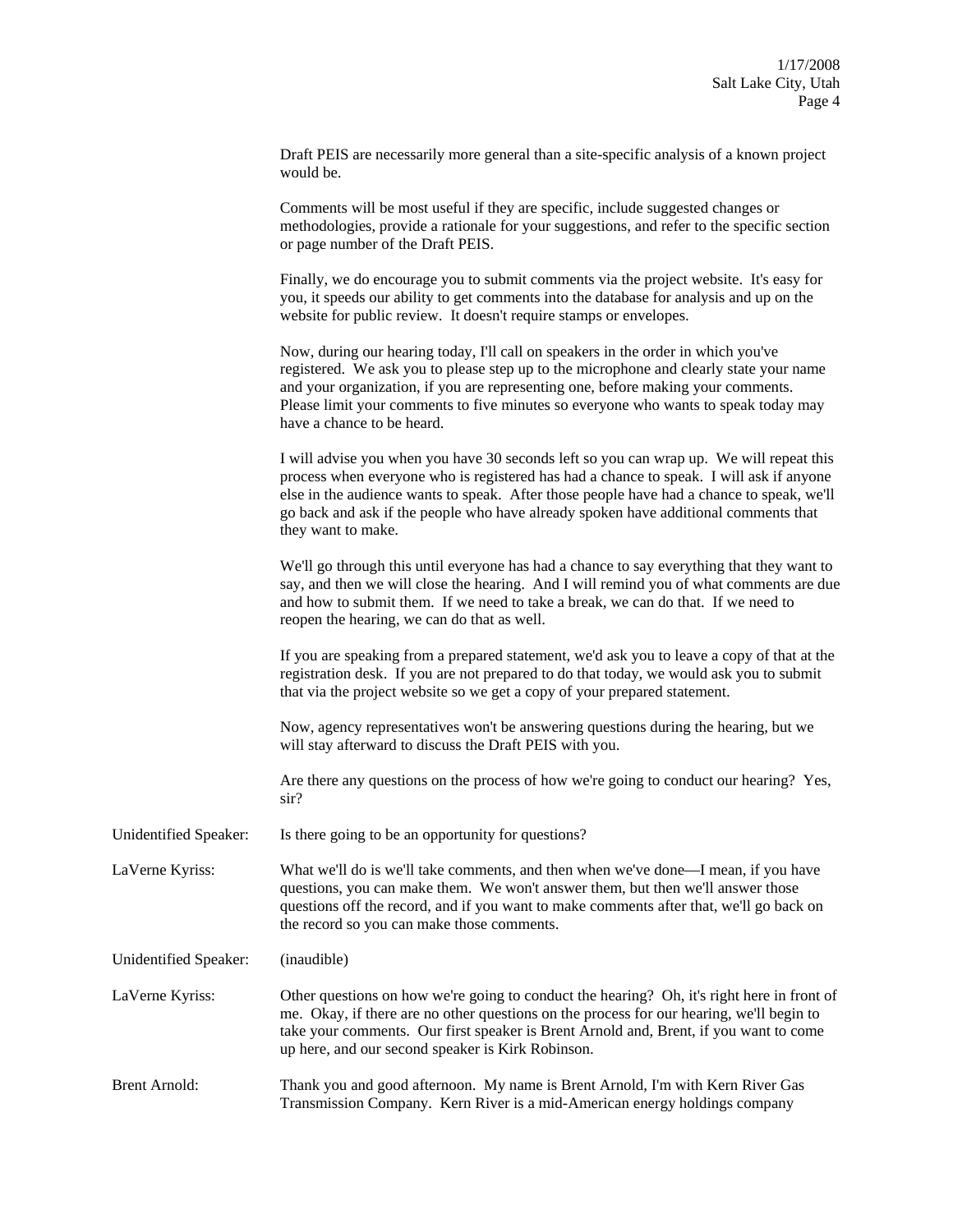subsidiary, and we appreciate the opportunity to comment on the Programmatic Environmental Impact Statement. Kern River owns and operates 1,680 miles of interstate natural gas pipelines to the states of Wyoming, Utah, Nevada, and California, with compressor stations located in Wyoming, Utah, and Nevada, and California as well.

These compressor stations are located along our pipeline system and comprise approximately 286,000 horsepower. The Kern River pipeline system is currently designed at a capacity of more than 1.7 billion cubic feet per day and is considered critical energy infrastructure for the Western United States. Kern River delivers approximately 26 percent of the average daily demand of natural gas into the state of California and 84 percent of the average daily demand of natural gas into Southern Nevada.

Kern River applauds the efforts of the West-wide corridor study team for assessing corridors using traditional multiple-use principles and notes the potential designations accommodate multiple facilities with sufficient—with the width sufficient for compatible uses between multiple electric transmission lines and multiple pipelines.

Kern River's analysis of the PEIS identified several distinct advantages as well as some concerns related to the designation of these corridors as defined in the document. The advantages include the West-wide Corridor Designation will amend all existing federal land use plans to recognize the corridors, as this action would sufficiently reduce the time and expense required to be invested in the current authorization process.

The linking of corridors through different federal land units by West-wide Designation will allow the matching of corridor segments as they transect or transcend each federal boundary. Designation of corridors will provide a single point of contact for each project within the corridor, and the PEIS proposal allows for the right-of-way application to be received and processed for lines outside the designated corridors as well using the existing procedures.

Kern River has identified several areas of concern, and they include the fact that the PEIS does not clearly—does not clearly specify portions of potential corridor from existing encumbrances such as wilderness study areas, instant study areas, or areas of critical environmental concern. The designation process should address the mechanism available for establishing continuous and contiguous corridors on a regional basis including lands not federally managed. State, county, and local governments must be included in the process and encouraged to become stakeholders by designating corridors in their land use planning process as well.

The proposed designations do not include—and specifically for Las Vegas, we do have concerns there. We are commenting at that meeting as well, but we want our comments to be consistent. But the designations in Las Vegas do not include the North McCullough Pass area south of Las Vegas. This pass already has existing transmission lines and rights-of-way for pipeline routed through it, and it would be advantageous to have North and South McCullough passes designated to allow for siting flexibility in this highly congested area.

And also of note, where the PEIS proposed corridor leaves Nevada and enters into California, the designation changes from a multi-modal classification to an electric-only classification, which would exclude pipelines. This area already contains several gas pipelines, and the designation of this corridor is electric-only would potentially cause routing difficulties through that area, and we suggest that segments 27 to 25 be classified as multi-modal.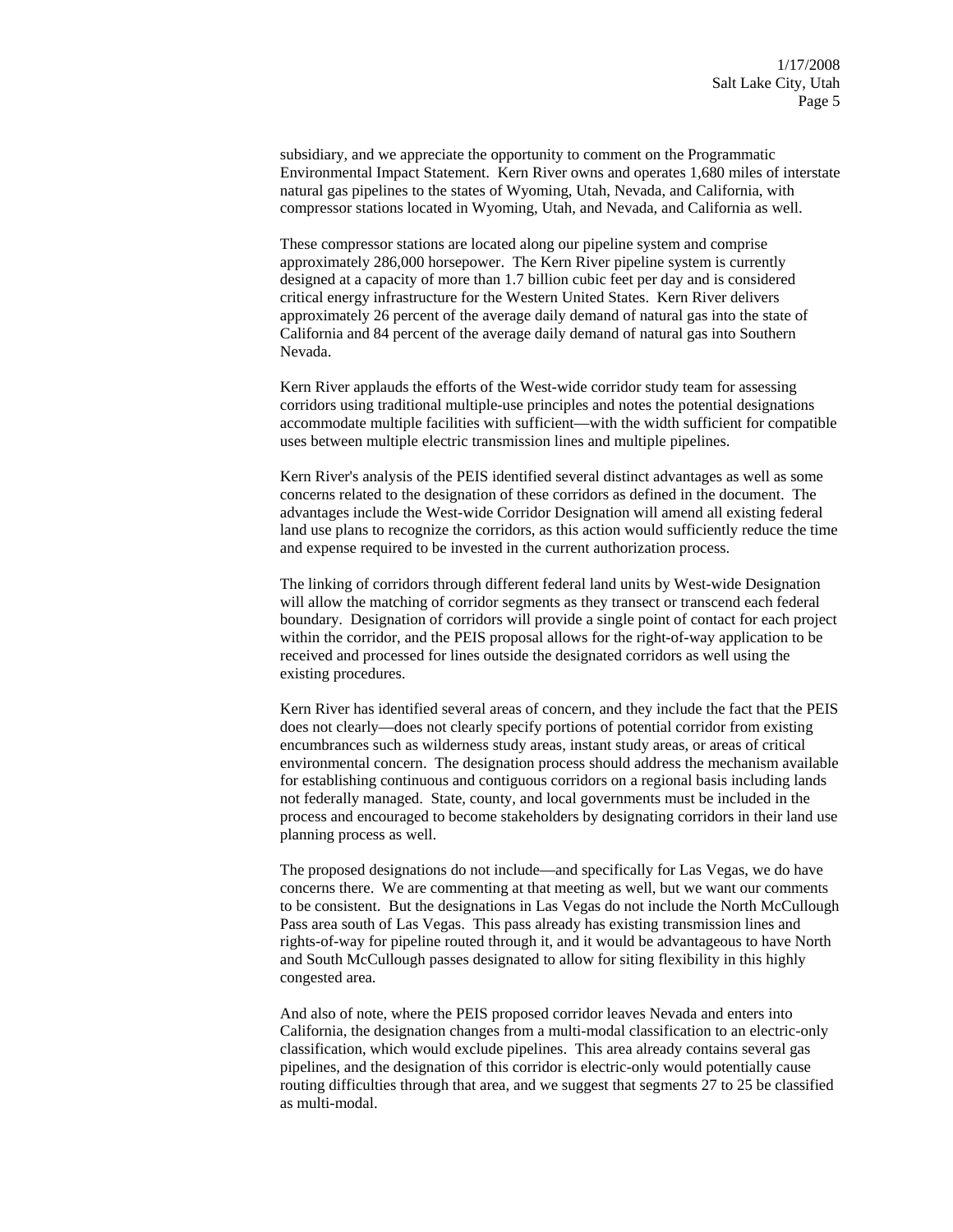|                 | Kern River supports the actions of the West-wide study team and the efforts that they<br>have taken, to date, and appreciate the immensity of the task that is still in front of them<br>to be finalized and complete this environmental impact statement.                                                                                                                                                                                                                                                                                                                                                                                            |
|-----------------|-------------------------------------------------------------------------------------------------------------------------------------------------------------------------------------------------------------------------------------------------------------------------------------------------------------------------------------------------------------------------------------------------------------------------------------------------------------------------------------------------------------------------------------------------------------------------------------------------------------------------------------------------------|
|                 | We thank you for this process and allowing us to comment and look forward to the rest of<br>the comments and being able to review the final product. Thank you.                                                                                                                                                                                                                                                                                                                                                                                                                                                                                       |
| LaVerne Kyriss: | Thank you, Mr. Arnold. Our next speaker will be Kirk Robinson.                                                                                                                                                                                                                                                                                                                                                                                                                                                                                                                                                                                        |
| Kirk Robinson:  | Thank you. My name is Kirk Robinson, and I am director of Western Wildlife<br>Conservancy, which is a local nonprofit organization devoted to protection of wildlife,<br>native wildlife, and native wildlife habitat and also Native American sacred sites,<br>archeological treasures, et cetera.                                                                                                                                                                                                                                                                                                                                                   |
|                 | And the hearing officer said two things that struck me as particularly pertinent. One is<br>that this designation, if it occurs, will not interfere—this is my gloss on what you said, I<br>hope I'm right—in any way with site-specific EIS analysis later. Am I correct in<br>understanding that?                                                                                                                                                                                                                                                                                                                                                   |
| LaVerne Kyriss: | That would be required, yes, sir.                                                                                                                                                                                                                                                                                                                                                                                                                                                                                                                                                                                                                     |
| Kirk Robinson:  | And another had to do with how the designation would, in some sense, make it easier to<br>proceed later. I'm not quite sure how that works, and I'll have to do some more research<br>of my own on that point. But it would make it easier to actually go ahead and develop<br>these corridors at some future time if the need should arise. Is that reasonably accurate?                                                                                                                                                                                                                                                                             |
| LaVerne Kyriss: | Yes sir.                                                                                                                                                                                                                                                                                                                                                                                                                                                                                                                                                                                                                                              |
| Kirk Robinson:  | Okay. Well, this raises one big question in my mind, and I had not thoroughly looked<br>into this year, and I'll have to do that, but the question is—both of these ideas sound<br>really good, but what is going to happen, then, to other kinds of resources as a result?<br>What kinds of jeopardy or threat will this kind of scheme impose on them? And I'm<br>thinking, particularly, of wildlife and archeological treasures, of course, because those are<br>the ones my organization is concerned about protecting.                                                                                                                          |
|                 | It's well-known these days, for example, that wildlife requires healthy landscapes that are<br>relatively unroaded in order to thrive, and numerous studies have shown this with<br>numerous species, and as our Western landscapes are further and further developed and<br>used in various ways, there are more roads and trails, more motorized vehicles, et cetera,<br>and this can only have a negative impact on wildlife (inaudible). So we need to look out<br>for them. And that is one concern that I have.                                                                                                                                 |
|                 | Another has to do with archeological resources such as Native American rock art and<br>granaries and pit houses, et cetera. I have not been able yet to look through this carefully<br>enough to note whether or not or the extent to which any of these proposed corridors<br>would affect these places, but one thing to keep in mind is that when an area becomes<br>subject to high industrial use, lots of big trucks, for instance, traveling back and forth,<br>there is a very high potential for damage and, in fact, damage that cannot be repaired,<br>irreparable damage to rock are, for instance, and to other archeological resources. |
|                 | This is happening right now in Nine Mile Canyon on a massive scale and has been<br>documented. I'll just mention one example and some of you, I'm sure, have visited there,<br>some of you know something about Nine Mile Canyon kind of northeast of Price, Utah.                                                                                                                                                                                                                                                                                                                                                                                    |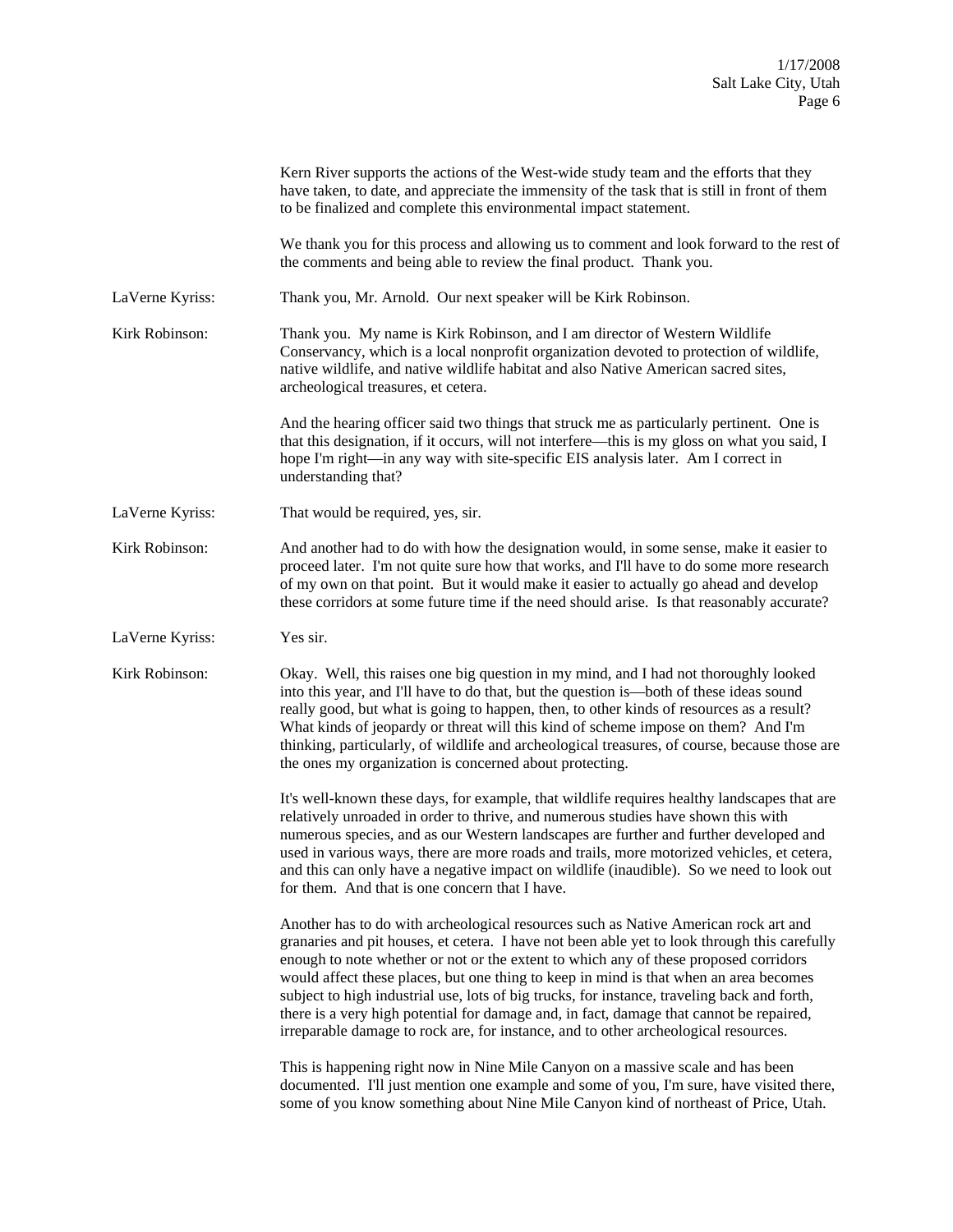|                       | It's sometimes referred to as the longest art gallery in the world. I'm not suggesting that<br>any of these corridors would go through this area. I just want to use this as an example.                                                                                                                                                                                                                                                                                                                                                                                                                                                                                                                                                                                    |
|-----------------------|-----------------------------------------------------------------------------------------------------------------------------------------------------------------------------------------------------------------------------------------------------------------------------------------------------------------------------------------------------------------------------------------------------------------------------------------------------------------------------------------------------------------------------------------------------------------------------------------------------------------------------------------------------------------------------------------------------------------------------------------------------------------------------|
|                       | In the last five years, there has been a huge ramp-up in gas exploration and development<br>there, and these enormous multi-ton trucks travel that road through Minimount Canyon<br>now, something like every 20 minutes, there's one of them, and this is projected to go on<br>for something like 20 years now. It's not only very difficult for tourists who enjoy the<br>rock art, which is right there next to the road, but the dust that's being thrown out that's<br>covering the rock art. I have access to photographs that show the before and after<br>pictures of this and also the magnesium chloride that's sprayed on the road as a dust<br>suppressant. Chemists have now analyzed this and shown that actually is very corrosive<br>to the rock surfaces. |
|                       | So these are just some of my concerns and, for that reason, I would be opposed to going<br>ahead with this at this time, thank you.                                                                                                                                                                                                                                                                                                                                                                                                                                                                                                                                                                                                                                         |
| LaVerne Kyriss:       | Thank you, Mr. Robinson. Are there other people in the room who would like to speak<br>today to make a formal comment? Yes, sir?                                                                                                                                                                                                                                                                                                                                                                                                                                                                                                                                                                                                                                            |
| Unidentified Speaker: | I filled out a form and would like to speak                                                                                                                                                                                                                                                                                                                                                                                                                                                                                                                                                                                                                                                                                                                                 |
| LaVerne Kyriss:       | Okay, well, I apologize for not having that, but if I could get you to come to the<br>microphone and give us your name and if you're representing an organization or not and<br>make your comments, that would be great.                                                                                                                                                                                                                                                                                                                                                                                                                                                                                                                                                    |
| Jim Catlin:           | Thank you. My name is Jim Catlin, I'm with the Wild Utah Project, and we apply<br>conservation biology to help the conservation community and land users try and plan for<br>ecological health of regions.                                                                                                                                                                                                                                                                                                                                                                                                                                                                                                                                                                  |
|                       | We have been working, for a number of years, on ecoregional plans in Western<br>Wyoming, Northeastern Utah, and parts of Idaho and Colorado, and I'm going to leave<br>you with a CD here, and I'd like to suggest that this be one of your alternatives. You look<br>at this, it has in it a network of wildlife corridors and core areas through which some of<br>these corridors will pass, and I'd recommend that you follow the management<br>prescriptions we propose in here as part of your—one of the alternatives.                                                                                                                                                                                                                                                |
|                       | That would mean to make certain that any utility use of those corridors, and most of them<br>are already designated as corridors in this area, would be conducted in a manner that<br>ensures that safe passage for the key focal species that are identified in this plan occur.<br>So this may mean, in some cases, actually reducing the width and impacts of current<br>corridor use, and it may—probably will mean that you don't increase them in size. So I'm<br>going to leave this with you, and we'll be giving you written comments later.                                                                                                                                                                                                                       |
|                       | I believe that we have a process now that is working properly in identifying needed<br>corridors in the state of Utah and other places. Through land use plans, we are able to<br>look at not only the need for energy development and interstate transfer of energy but<br>also the other various needs the land has, especially for wildlife and watershed needs.                                                                                                                                                                                                                                                                                                                                                                                                         |
|                       | This particular study is unable to look at those, and one of the troubling parts of it is<br>that—and I could be wrong. This is actually a question for you—I understand that this<br>document will amend these land use plans and designate these areas and public lands and<br>federal lands as utility corridors to the (inaudible) described, and that's a question. Later<br>on, if you could make a note of that and maybe answer that for me.                                                                                                                                                                                                                                                                                                                        |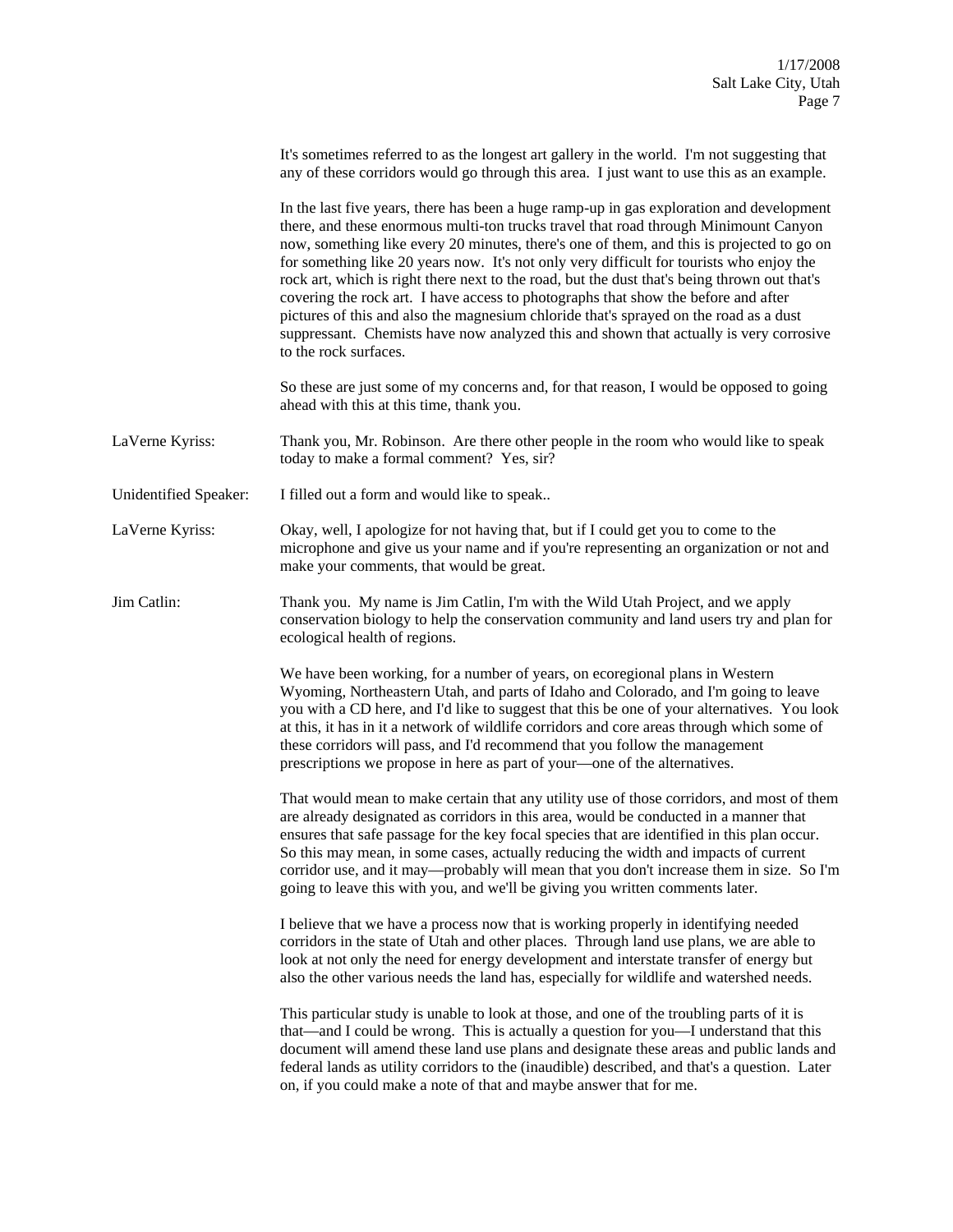|                 | If that is the case, that means that the commitment has already been made to designate<br>that is for industrial use. So, later on, as we find out there's a critical wildlife need or<br>some other watershed problem arises, we're going to come up against the obstacle that<br>that's already been committed for some other application. So local communities, the<br>people who depend on the land, the ranchers, private landowners, the wildlife users, are<br>going to be shortchanged because the decision has already been made to do that.                                                                                                                                                                                                                                                        |
|-----------------|--------------------------------------------------------------------------------------------------------------------------------------------------------------------------------------------------------------------------------------------------------------------------------------------------------------------------------------------------------------------------------------------------------------------------------------------------------------------------------------------------------------------------------------------------------------------------------------------------------------------------------------------------------------------------------------------------------------------------------------------------------------------------------------------------------------|
|                 | This negates the obligation under FLMA to minimize the impacts of utility corridor<br>proliferation. And it also would minimize the need to be efficient in the number of power<br>lines you need, combining them and having one big one rather than a multiple number of<br>small ones, and the proliferation of pipelines as well.                                                                                                                                                                                                                                                                                                                                                                                                                                                                         |
|                 | So I believe that this is part of a future that's unlikely to occur, and the need for these at<br>the widths described, has not been proven. So we are facing now a need to address<br>climate change, and that will cause us to reassess whether the coal-fired and the fossil<br>fuel energy development that is behind the need for the super-sized utility corridors will<br>actually come to be.                                                                                                                                                                                                                                                                                                                                                                                                        |
|                 | And I argue that as we are now beginning to address these issues in climate change, we<br>are going to turn to other methods. We are going to look more closely at conservation,<br>renewable energy, and more community-based sources for these. But there will still be a<br>need for these many corridors, but I doubt at the degree and size we're looking at.                                                                                                                                                                                                                                                                                                                                                                                                                                           |
|                 | So I hope that we will—the preferred alternative will look seriously at using our existing<br>land use planning process to meet those needs as the projects arise. Thank you very<br>much. I'll leave this with you.                                                                                                                                                                                                                                                                                                                                                                                                                                                                                                                                                                                         |
| LaVerne Kyriss: | Thank you, sir. And what was your last name again?                                                                                                                                                                                                                                                                                                                                                                                                                                                                                                                                                                                                                                                                                                                                                           |
| Jim Catlin:     | C-a-t-l-i-n.                                                                                                                                                                                                                                                                                                                                                                                                                                                                                                                                                                                                                                                                                                                                                                                                 |
| LaVerne Kyriss: | C-a-t-l-i-n. Thank you, Mr. Catlin. Are there other folks who would like to make a<br>comment? Yes, sir? Please come up to the microphone and tell us who you are and if<br>you're representing somebody.                                                                                                                                                                                                                                                                                                                                                                                                                                                                                                                                                                                                    |
| A. Oscar Olson: | My name is A. Oscar Olson. I didn't prepare anything because I wasn't sure what to<br>expect, but I am the president of Utah Crossroads chapter of the Oregon-California Trails<br>Association. Our primary interest is to preserve, protect, and identify Overland Trail sites<br>that were made during the 1830s, 1840s, 1850s, and 1860s in this country as people<br>ventured west to California, Oregon, and even parts of Utah-all of the West. There's an<br>amazing amount of evidence out there. One speaker a moment ago mentioned<br>archeological sites. These, to me, would be archeological sites.                                                                                                                                                                                             |
|                 | To a lesser extent, also the Pony Express, 1860, 1861, many sites out there as well as a<br>little bit in the 20th century, the Lincoln Highway that crisscrossed America through our<br>part of the country through here. These sites are important to us. We would like to let<br>you know we are out there, and we're concerned with what's going on. We have<br>identified gravesites, inscriptions from the 1840s, 1850s, and 1860s that are out there,<br>much like the rock art, Indian 'glyphs. These are important sites to us, too, and part of<br>our heritage, and our interest with Oregon/California trails is that we be allowed to know<br>what's going on and that our sites, our historic sites, our markers, swales, ruts, be<br>protected, and that is our concern. Thank you very much. |
| LaVerne Kyriss: | Thank you, sir, and I'm sorry, I didn't catch your name. Could you tell me it again?                                                                                                                                                                                                                                                                                                                                                                                                                                                                                                                                                                                                                                                                                                                         |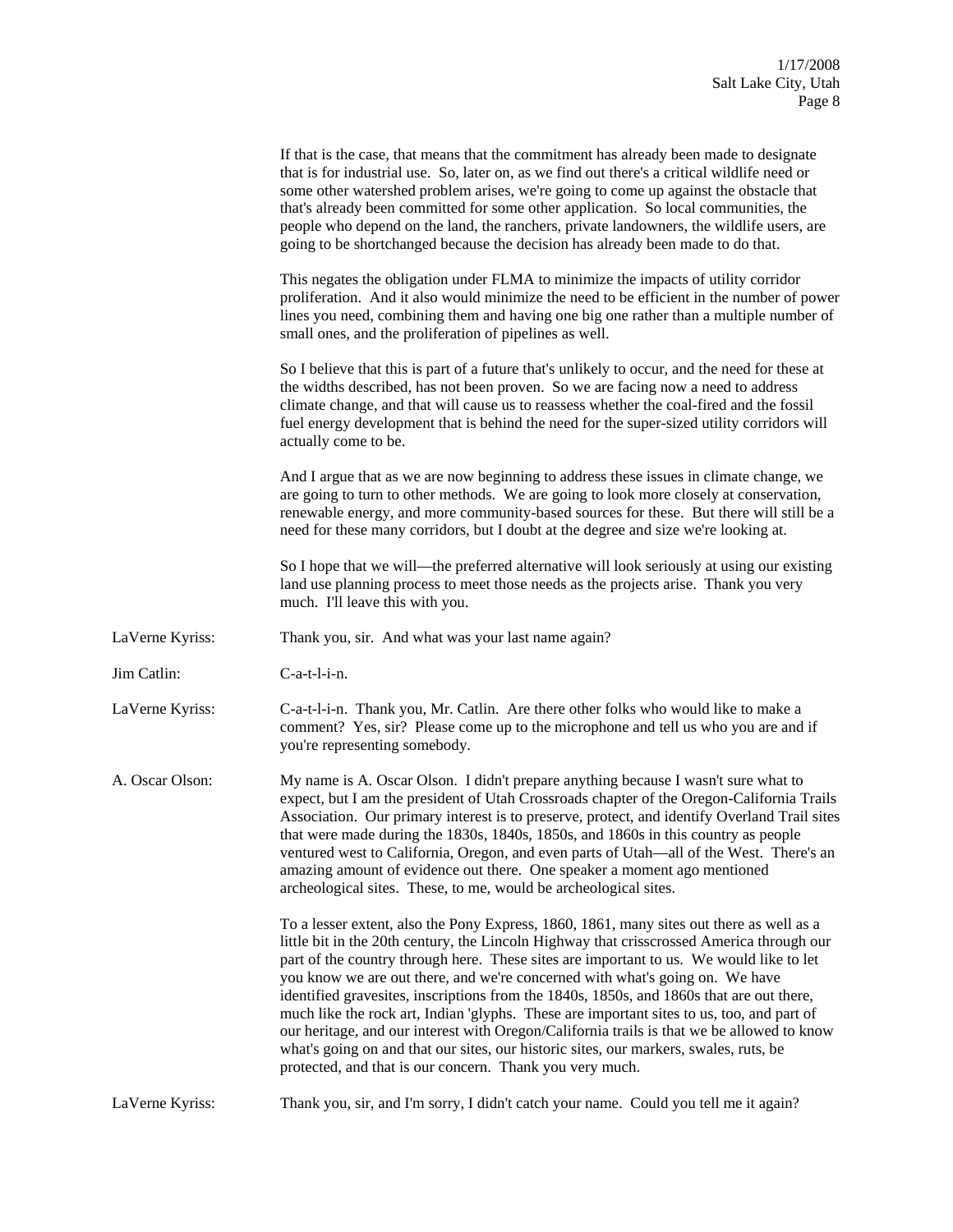| A. Oscar Olson: | Initial A, Oscar, o-s-c-a-r, Olson, O-l-s-o-n.                                                                                                                                                                                                                                                                                                                                                                                                                                                                                                                                                                                                    |
|-----------------|---------------------------------------------------------------------------------------------------------------------------------------------------------------------------------------------------------------------------------------------------------------------------------------------------------------------------------------------------------------------------------------------------------------------------------------------------------------------------------------------------------------------------------------------------------------------------------------------------------------------------------------------------|
| LaVerne Kyriss: | Thank you so much. Are there other folks who would like to make a comment? Yes, sir,<br>please come to the microphone.                                                                                                                                                                                                                                                                                                                                                                                                                                                                                                                            |
| Jim Hansen:     | My name is Jim Hansen. What else do you have to know?                                                                                                                                                                                                                                                                                                                                                                                                                                                                                                                                                                                             |
| LaVerne Kyriss: | Are you representing an organization or not?                                                                                                                                                                                                                                                                                                                                                                                                                                                                                                                                                                                                      |
| Jim Hansen:     | No.                                                                                                                                                                                                                                                                                                                                                                                                                                                                                                                                                                                                                                               |
| LaVerne Kyriss: | Tell us what your thoughts are.                                                                                                                                                                                                                                                                                                                                                                                                                                                                                                                                                                                                                   |
| Jim Hansen:     | Okay, thank you. I've spent 42 years as elected official. I am not one now, however. As<br>12 years on a city council, eight years in the state legislature, two years as speaker of the<br>House, and 22 years as a United States congressman, and my last years I was chairman of<br>the resource committee, which had jurisdiction over all of the things that you're talking<br>about here.                                                                                                                                                                                                                                                   |
|                 | I still spend time as an advisor to those people and an advisor to the people on the Interior<br>Department. Let me say I think this is overdue, and I don't know the particulars of it and<br>apparently none of the rest of us really know it from one end to the other. It's like a piece<br>of legislation. If you asked 535 members of Congress to explain a piece of legislation,<br>they'd be hard put to do that, but they hopefully have staff that can do it, unless they're<br>carrying the bill, then they better know what's going on in that particular instance.                                                                   |
|                 | I carried the President's energy package in 2002, and one of the big problems we always<br>had is how do you get something from one point to the other? Anwar is an interesting<br>question because it takes 74 miles to go from where Section 1021 is, which is not in<br>Anwar, contrary to popular belief, over to the Aliyeska pipeline.                                                                                                                                                                                                                                                                                                      |
|                 | This gentleman made a point that he's worried that wildlife would really be hurt if you<br>put corridors in. I respectfully disagree, because, I'm with you, I love wildlife, and I've<br>spent much of my life doing those things. On the other side of the coin, a class case in<br>point, is the Aliyeska Pipeline that runs from Prudhoe Bay down to Valdez. Along that,<br>I've flown it in a helicopter many, many times, and what you find there, there's more<br>reproduction of caribou and forest grouse than there ever was before. In fact, they stand<br>under it to keep warm.                                                      |
|                 | I look at some of the things that have happened in the state—a lot of you brought up<br>concerns—I agree with the concern on the Oregon Trail, I agree with concerns on some<br>of these things. Keep in mind, if you start counting the bills that are going to help you<br>out, the '65 Wilderness Act, the '76 Flip Map, the '69 NEPA Act, the list goes on and on,<br>and they're all very complicated. I seriously doubt if anyone is going to be able to<br>obstruct those, even though, from time to time, we do see that. I have to admit that I have<br>quite a hangup with President Clinton when he did the Grand Staircase Escalante. |
|                 | In that he, in my opinion, violated the 1906 Antiquity Law, and I subpoenaed all of the<br>papers from the Environmental Quality Committee. I subpoenaed the papers from the<br>Interior committee, I subpoenaed the papers from the White House, and out of that the<br>best lawyers that we could possibly come up with wrote this manual right here. It's called<br>"Behind Closed Doors." It's interesting to note that Kathleen McGinty, the head of the                                                                                                                                                                                     |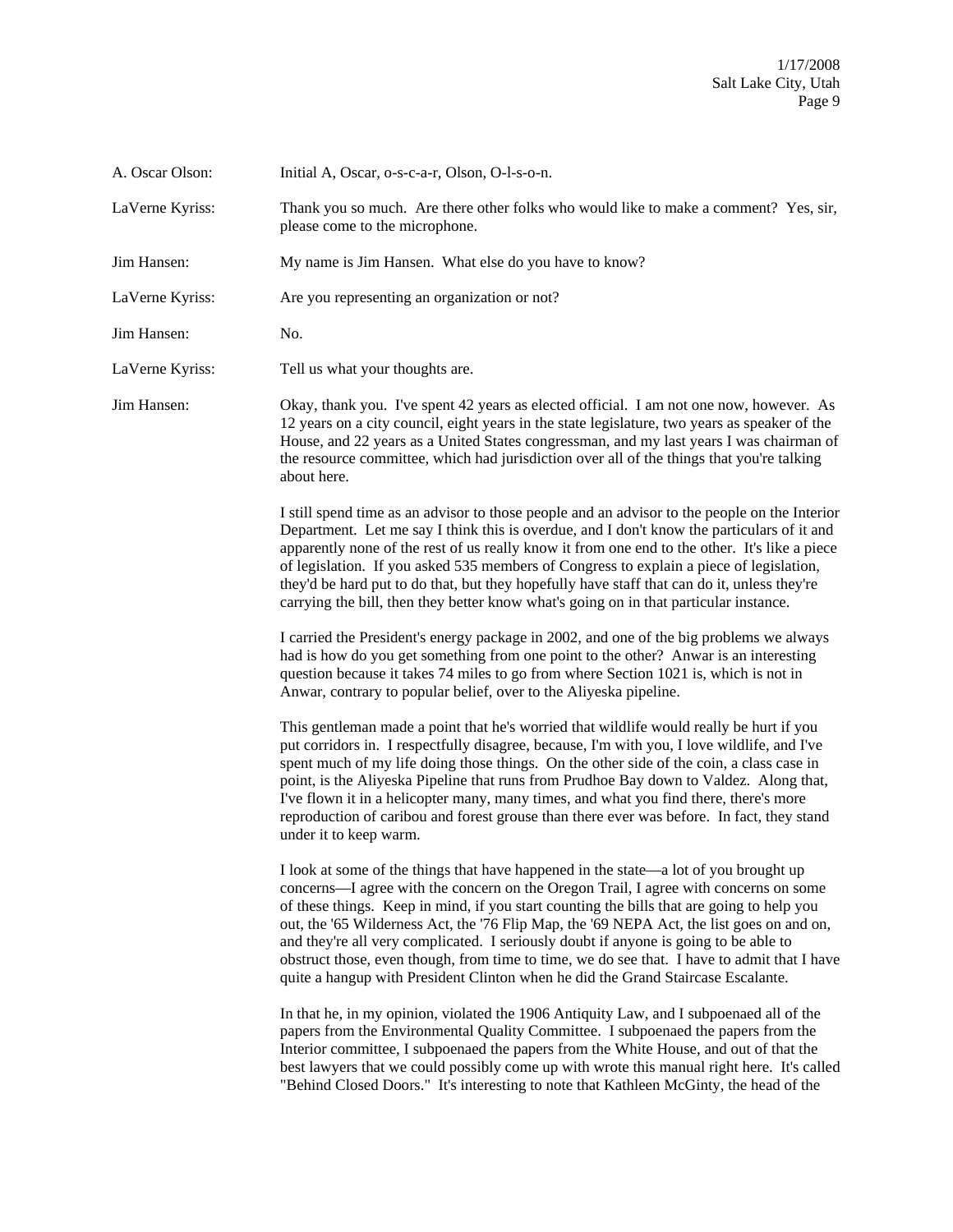Environmental Quality thing said, "This ground does not qualify as a natural museum," and she pointed out that it violated the precedence of the 1906 Antiquity Law.

Not to bore you with this, but there's three things that the President of the United States is supposed to say. One, it's a natural thing, like an archeological thing like you have down there with the Archways at Rainbow Bridge. It's a historical thing like we have up here with the two trains coming together. The president, in his proclamation, didn't do any one of those things, and the last sentence for you who are familiar with these laws says this—"And he"—referring to the president—"shall use the smallest acreage available to protect that site."

One million seven hundred thousand acres when the average national monument was 72 acres, it's hard to believe. And in that, there's a lot of areas that should be open because most of that is nothing but sagebrush as the Clinton administration said in here, Secretary Babbitt and others.

There are so many wonderful things it could be used for, and a lot of people should see that. Perea Canyon, all those areas are beautiful, and they should be preserved, and we should have made part of that into that particular area.

So I'll just tell you that I haven't seen this bill completely. I would like to take a look at it. I'd like to know what's considered in it, but I think most of the concerns that are raised, as one who has had to handle most of those bills, as one who has initiated more lawsuits than anybody in the state of Utah concerning this because of my position as a member of Congress, I can tell you that you're probably pretty well protected in some of these areas.

But, in America today, we have the largest energy crisis I have ever seen. I have flown to Norway, to Australia, all those areas for the administration looking at what we can do to increase energy. And somewhere along the line we cannot buy the idea that corridors aren't necessary as we worked on the Kern River one with Cuba and a few of those other people years ago when Dick Cheney initiated that up in the Powder River area. You get down to these things—if we don't have energy in America, we're all going to be in big trouble, regardless of what our philosophical belief is.

I would urge you, before you become too upset about some of these ideas, to give the administration and give these people some right to look at this and get so you understand the bill. I have found, in all of my years in Congress, very few people really understood the bills that they were against. Thank you for your time.

LaVerne Kyriss: Thank you, Mr. Hansen. Are there other folks who would like to speak during this formal portion of our hearing? Anyone who has already spoken would like to add to their comments? If no one would like to do that, we'll take a short—well, we'll take a recess. So what we're going to do is temporarily close the hearing. I'd like to thank you for joining us today—oh, absolutely, I didn't hear—I apologize. I am so sorry. I didn't see your hand or something.

Rex Allen: Hello, my name is Rex Allen. I'm the former tribal secretary with the Skull Valley Band of Goshute Indians. Our reservation is out in Tooele County, in western Tooele County, and also I'm representing the—I'm the president of Native Americans Consulting, Inc., also a member of the Native American Church here local and also with the Navajo Nation.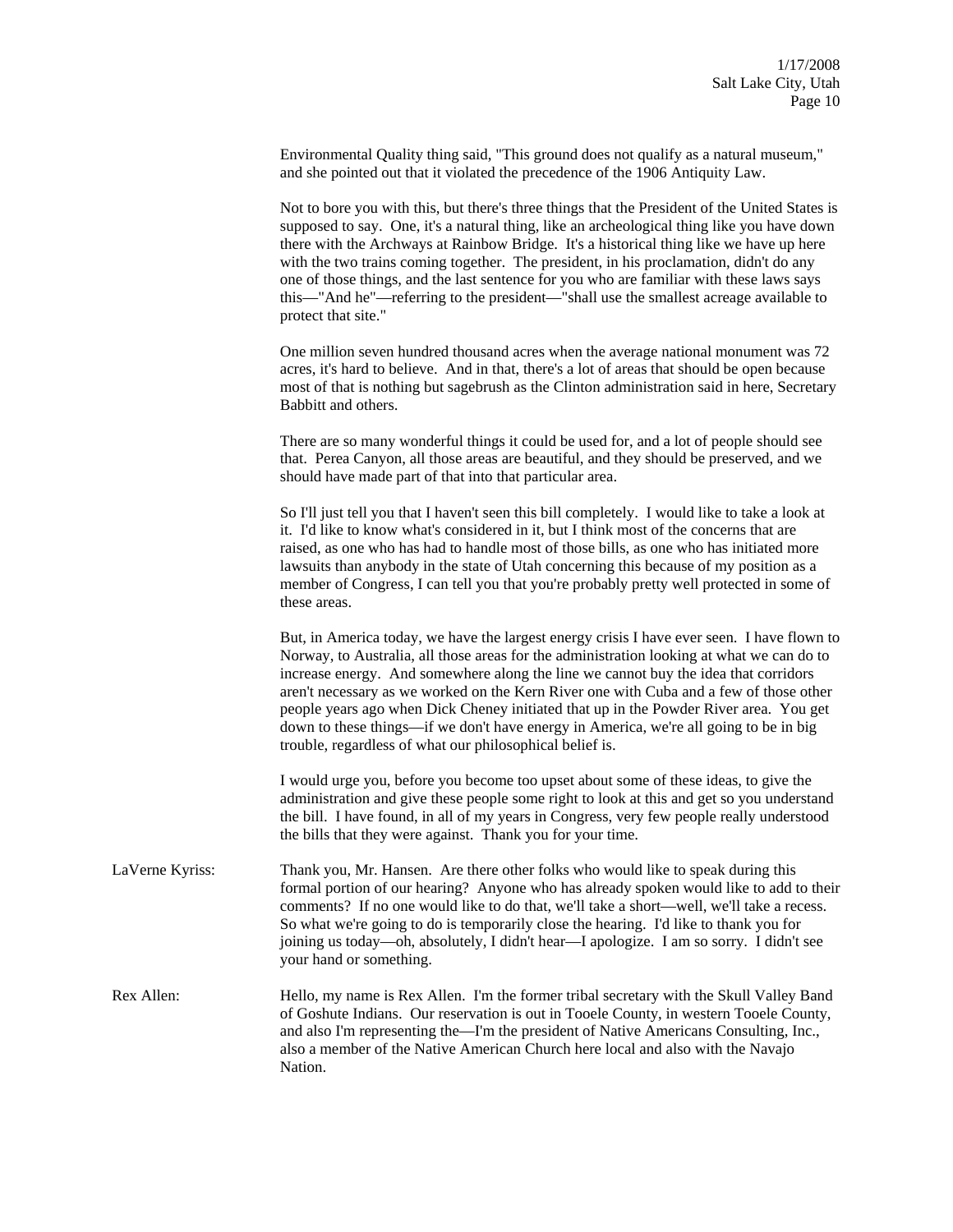I was just reviewing some of this—I just recently got this and reviewing some of the Draft EIS on this and some of the corridors related to natural lands and other state lands related to the corridors.

My concern is related to the corridors and the right-of-ways is like the Native American treaties and the impacts related to that. Also related to NEPA, identification of a sensitive cultural, religious, and gathering, also hunting sites. Related to what the other persons—these other guys were talking about is the wildlife that the native people and also the agricultural and also the archeological sites that Native Americans seem sensitive.

I've seen some of the—where the corridor is going to along desert lands and mountain areas. The Goshute people were nomadic people. They basically roamed all of Tooele County and not only speaking with the Goshutes, speaking about the Goshute people, there are native people within the state of Utah that have been roaming all over the areas, and there are a lot of impacts that have been addressed here and also not only today but in the past related to EISs and sensitive sites related to oil and also other natural resources.

My main concern is the gravesites and sensitive sites. The sensitive sites are the hunting and gathering areas for the Goshute people—not only the Goshutes, the Native American people, where these corridors are being addressed. I looked at here, at this area map, and (inaudible) this area map related to Delta, it's like, I guess it's 30 mile by 50 miles. So in this area, you understand, you know, because it's Delta City, that's going to have an impact.

I don't see an area map related to the Skull Valley Band of Goshute Indians. You can see that on the map. It clearly shows Skull Valley Indian Reservation, but the area and the radius related to the impacts to these corridors, you know, Salt Lake City is there, that's fine, but, you know, there are band corridors related to, I guess, the environmental impacts also. But I see the corridor going up around Great Salt Lake related to the wetlands area. You know, there's a lot of wetlands area up there and also sensitive sites that the native people been addressed to.

I haven't seen any—you know, there's a lot of Native American people talking about, you know, this area, this environmental impact statement, but they haven't come up to address this. I know there's a letter—there's a lot of address and a lot of concerns were laid down in Las Vegas area, but I haven't seen any Native Americans come up and speak here for the state of Utah or just any impacts on this. That's my main concern is related to because you're working with the federal agencies, and you're talking about local—you guys mentioned about local towns and governments. What about the government relationship between the Indian tribes and their Indian governments? They are sovereign nations, and they are governments, too. There are impacts, you know, if you're going to do anything related to environmental—related to NEPA, you know, the government relationship has to address the native people, because they are governments.

Thank you.

LaVerne Kyriss: Thank you, sir. Are there other folks who would like to make formal comments at this time? If there are not, what we're going to do is we're going to temporarily close the hearing. I'd like to thank you for joining us today to provide oral comments on the Draft PEIS proposing to designate energy corridors on federal lands in the West. I want to remind you that comments are due February 14th and can be submitted online via the project website by mail or by fax. All comments received by February 14th will be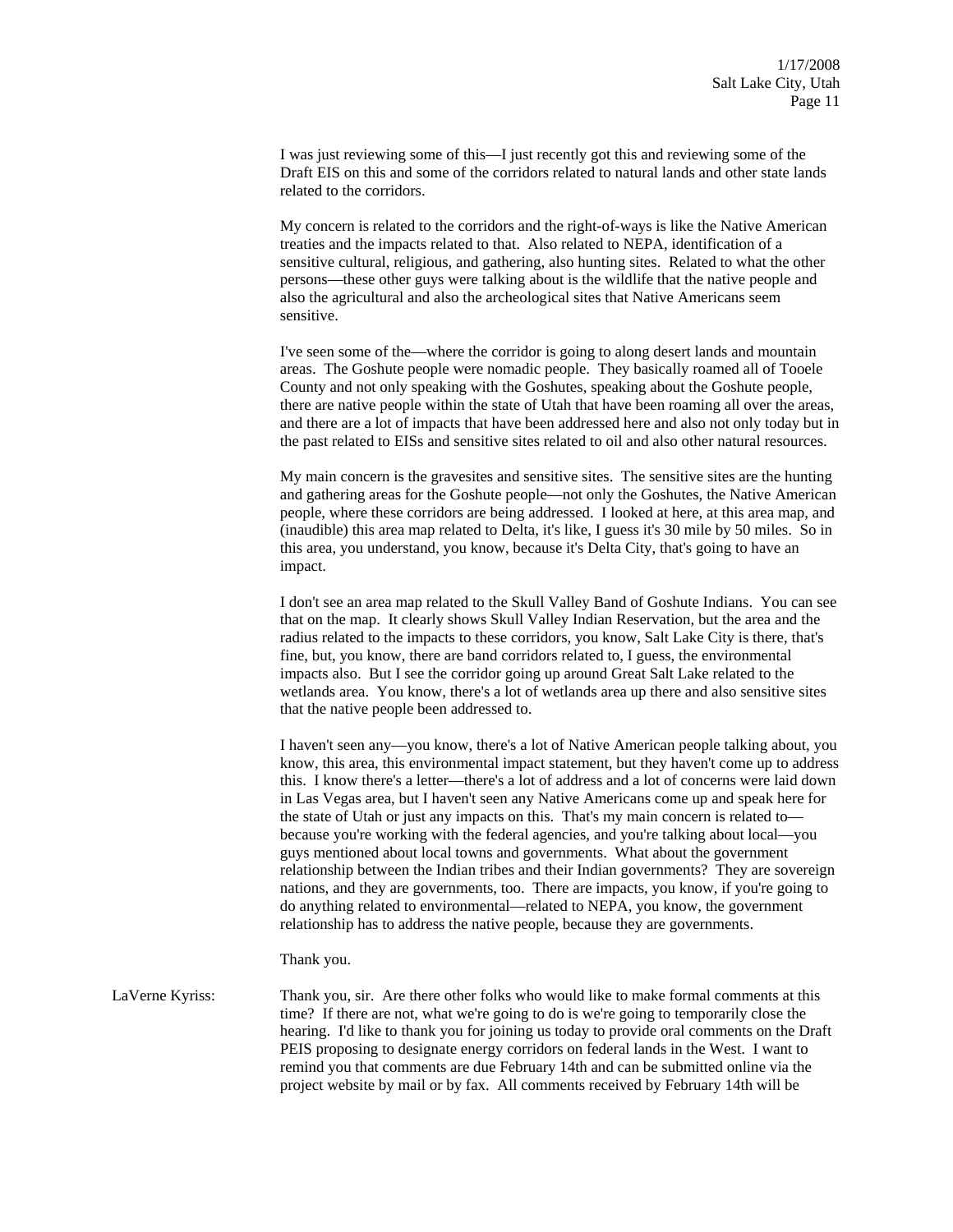considered in preparing the final PEIS. Comments received after February 14th will be considered to the degree possible.

Again, I want to thank you for your attention and remind you that we will be staying around to informally discuss the Draft PEIS with you, and, sir, we can call up the map and look at your specific land so we can talk to you about government-to-government consultation because we are doing that with every tribe that asks. And I know some of you had questions, and we're going to be happy to talk to you informally about those kinds of things, and then if you want to make a comment formally we can reopen it again.

So, again, I want to thank you for taking the time to share your thoughts with us today.

## **Salt Lake City, Utah, January 17, 2008, 6:00 p.m.-8:00 p.m.**

| LaVerne Kyriss:  | Okay, ladies and gentlemen, I have that it's six o'clock, so if I could ask your indulgence<br>and everyone would take their seats, we'll start our public hearing. Good evening. Thank<br>you for joining us for a public hearing on the Draft Programmatic Environmental Impact<br>Statement on Designating Energy Corridors on Federal Lands in the West. I'm LaVerne<br>Kyriss from the Department of Energy, and I'll serve as this evening's hearing officer.                                                                                                                                                                                                                                                            |
|------------------|--------------------------------------------------------------------------------------------------------------------------------------------------------------------------------------------------------------------------------------------------------------------------------------------------------------------------------------------------------------------------------------------------------------------------------------------------------------------------------------------------------------------------------------------------------------------------------------------------------------------------------------------------------------------------------------------------------------------------------|
|                  | Before we begin the formal hearing, Glenn Carpenter, who is BLM's Salt Lake City Field<br>Office manager, will make a brief opening statement. But first, if you haven't signed in<br>or let us know that you want to speak at this meeting, you can do so right now at the<br>registration table, which is just outside the door.                                                                                                                                                                                                                                                                                                                                                                                             |
|                  | Handout material—we've got a fact sheet and a series of maps out there for you.<br>Restrooms are located right down the hall just before you get to the gift shop.                                                                                                                                                                                                                                                                                                                                                                                                                                                                                                                                                             |
|                  | In the event of a fire or other alarm, please take your personal belongings with you and<br>evacuate the building as quickly and quietly and safely as possible. The nearest entrance<br>is here to my right, and there's an alternate entrance to the left—or exits.                                                                                                                                                                                                                                                                                                                                                                                                                                                          |
|                  | With us today representing the Federal Interagency Team managing this work are Glen<br>Parker from Forest Service, sitting in the back, and Ron Montagna from BLM, also<br>sitting in the back.                                                                                                                                                                                                                                                                                                                                                                                                                                                                                                                                |
|                  | And now I'd like to turn the mike over to Glenn.                                                                                                                                                                                                                                                                                                                                                                                                                                                                                                                                                                                                                                                                               |
| Glenn Carpenter: | Good evening, and thank you for coming. We appreciate you being willing to provide<br>your comments on the Draft Programmatic Environmental Impact Statement for the<br>Designation of Energy Transportation Corridors on Federal Lands in the West. My name<br>is Glenn Carpenter. I'm the BLM Salt Lake Field Office manager. My office is right<br>here in Salt Lake. In a few moments you'll hear a brief presentation about the document<br>which the Departments of Interior, Energy, and Agriculture are preparing to meet<br>requirements identified in the Energy Policy Act of 2005.                                                                                                                                 |
|                  | Currently, applications for rights-of-ways to cross federal lands with pipelines or<br>electrical transmission infrastructure are considered on a case-by-case basis without much<br>coordination between the various federal agencies whose lands are often involved in<br>projects that transport energy across long distances. In 2005, Congress directed federal<br>agencies to address this situation by designating energy transport corridors and also<br>performing necessary reviews of the environmental impacts of designation. A<br>Programmatic EIS developed under the National Environmental Policy Act, also known<br>as NEPA, represents that environmental review. It's important to note that another round |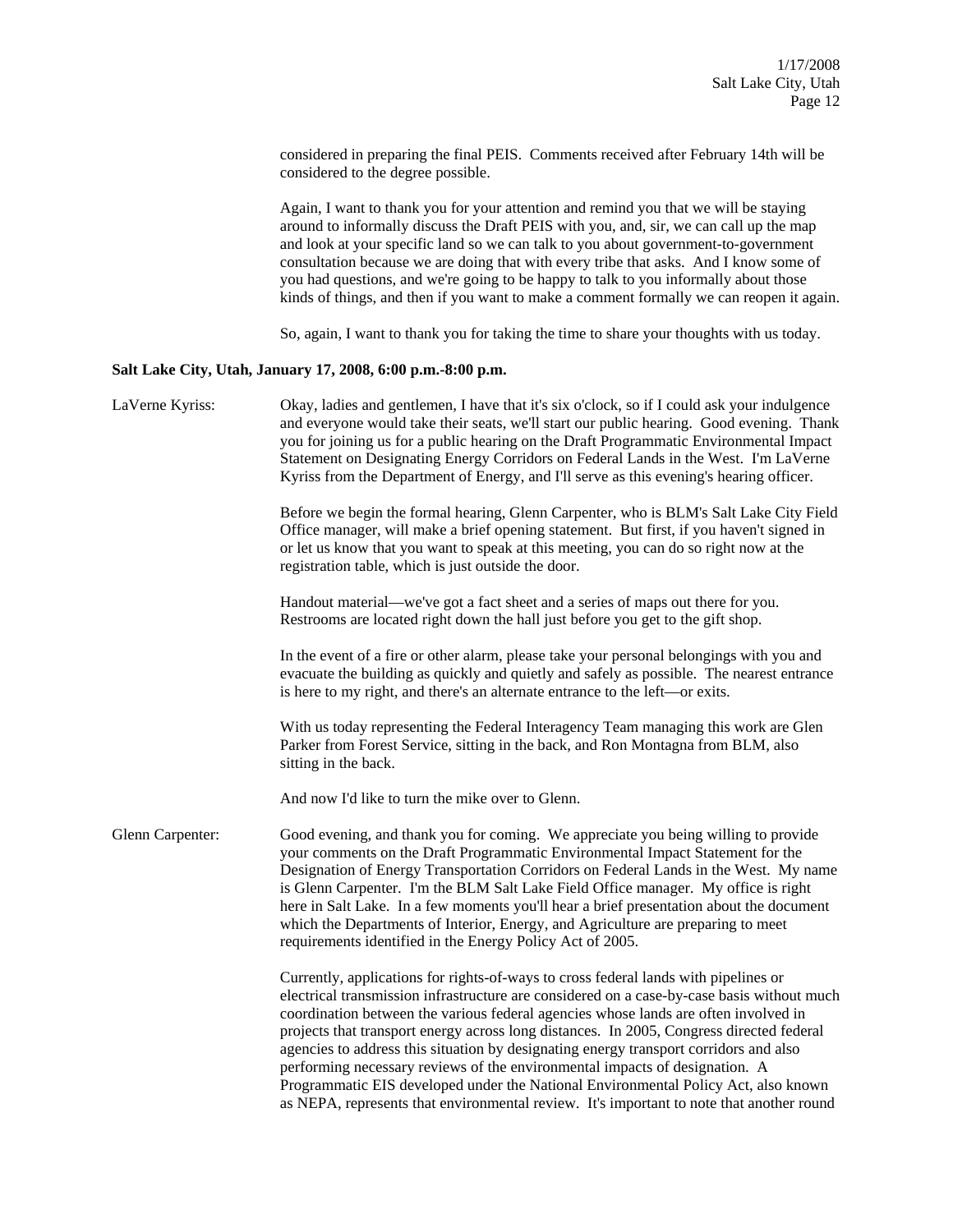|                           | of site-specific NEPA analyses will be completed for each project proposed for location |  |
|---------------------------|-----------------------------------------------------------------------------------------|--|
| in a designated corridor. |                                                                                         |  |

The Department of Energy, the Bureau of Land Management, and the U.S. Forest Service developed the corridor locations proposed in the Draft PEIS using a three-step process, which is detailed in the document and in handouts available on the information table which you passed on your way in, and which the presentation will also describe.

In essence, today's hearing represents Step Four in that process. Public comments will help the agencies further refine the locations of corridors so that important goals of the projects are met, balancing the need to improve energy delivery in the West with our responsibility to protect the many resources found on federal lands.

From the beginning, the agencies have been committed to this strategy, and your comments will be valuable in helping to ensure that it is carried through to the end of this planning effort. The Argonne National Laboratory is assisting DOE, BLM, and the Forest Service in preparing the Programmatic EIS. Representatives from all three agencies and Argonne are here to receive your comments. And thank you again for your interests and your participation.

- LaVerne Kyriss: Oh, I'm going to let John flip the slides. We didn't do this right before.
- John Krummel: There we go.

LaVerne Kyriss: Thanks, John. We are here this evening to receive your oral comments on the Draft Programmatic Environmental Impact Statement. You can also submit comments via the project website, by fax, or by mail. This hearing is being webcast and transcribed, so speakers are asked to speak clearly and distinctly into the microphone. If you are having trouble hearing—oh, you can't hear me. If you are having trouble hearing a speaker in the room, please signal me, and I'll advise the speaker accordingly. After everyone who wishes to comment has spoken, I'll close the hearing.

> So far, we have two people who have signed up to speak to this issue this evening. Each of you will have an initial five minutes to make your presentations. When you have 30 seconds remaining, I will notify you so you can wrap up. And we'll take comments from people who have pre-registered. Then we'll take comments from people in the room who want to speak. We'll give everybody an opportunity. We'll go back to people who have already spoken before, and we'll do that until everybody has said everything they want to say on the record. At that point, we'll close the formal part of the hearing, and we'll move to an informal discussion period. And then if we need to open the record again because people want to make more formal comments, we'll do that.

> Oops. I don't know where I am. I'm in the wrong place. This hearing is to take comments on a Draft Programmatic EIS prepared in response to directions given by Congress to five federal agencies—Energy, Agriculture, Interior, Commerce, and Defense. Section 368 of the Energy Policy Act of 2005 directs the secretaries to designate corridors for oil, gas, and hydrogen pipelines and electric transmission lines on federal lands in the 11 Western states to perform the necessary environmental reviews. Partly because of this requirement, we decided to prepare this Draft Programmatic Environmental Impact Statement—that's the subject of this hearing—and to incorporate these designations into land use, land management, or equivalent plans. A separate and distinct public process is expected to begin later this year to identify corridors in the other 39 states.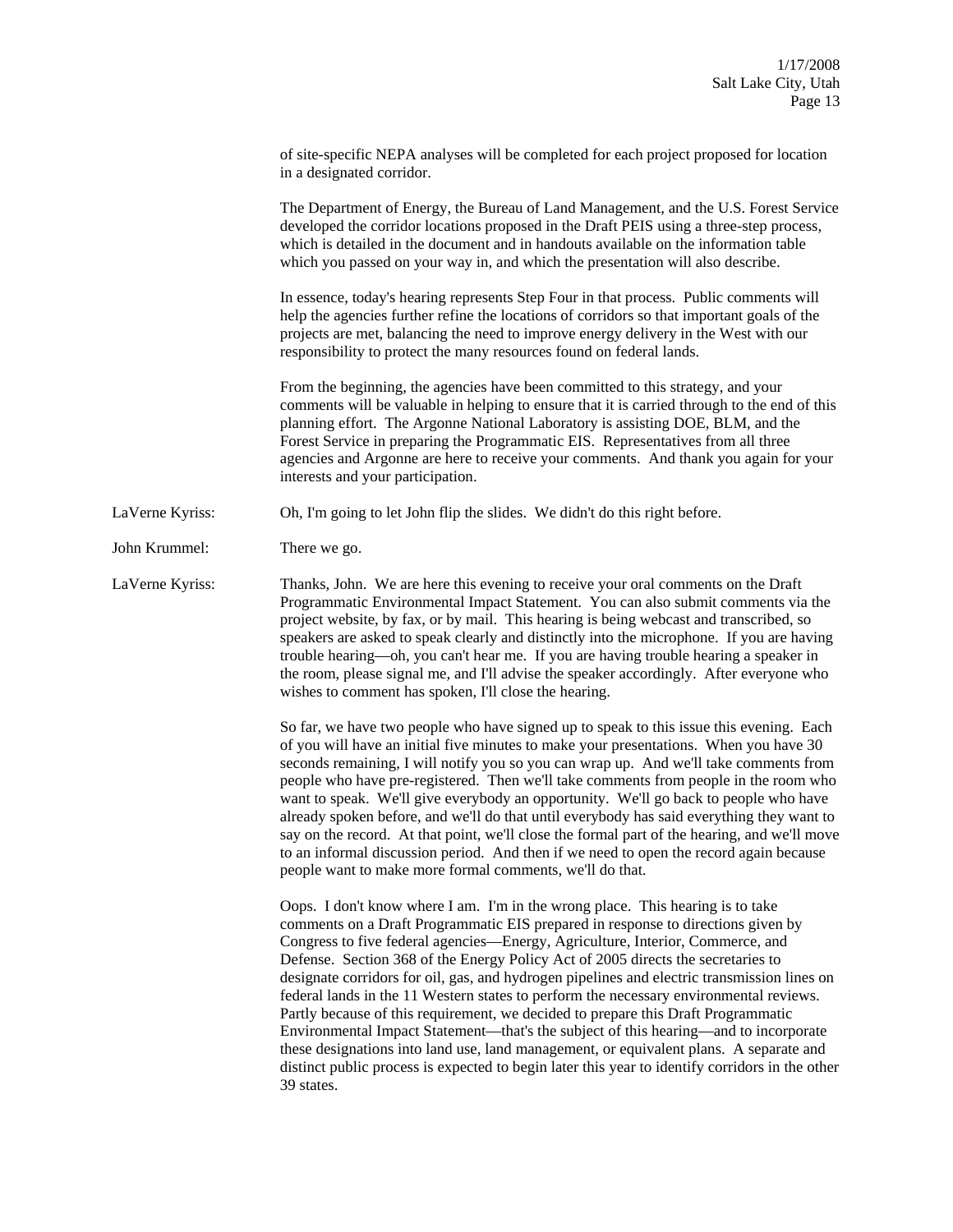The statute requires that when the secretaries designate these corridors, they must specify the corridor centerline, the corridor width, and the corridor compatible uses. Congress also directed the secretaries to take into account the need for electric transmission facilities to improve reliability, to relieve congestion, and to enhance the capacity of the national grid to deliver electricity.

The Draft PEIS proposes designating more than 6,000 miles of corridors. Sixty-two percent would incorporate locally designated corridors and/or rights-of-way, 86 percent would be on BLM land, and 11 percent on Forest Service land. The Draft PEIS identifies 166 proposed corridor segments in all 11 Western states. If all of these are included in the follow-on decisions, this would involve amending 165 land-use or equivalent plans.

Previously designated corridors are outlined in yellow on the project maps. Some of these are proposed for upgrade only. In the case of existing previously designated utility corridors, amendments to land use plans designating these as 368 corridors would subject these corridors to the interagency coordination processes described in the PEIS, and they would be assigned Section 368 criteria—in effect, the centerline width and compatible purposes.

Using existing corridors alone would not meet the requirements of Section 368, so we've identified an additional 2,300 miles of proposed corridors. Proposed corridors also vary in width. We used a 3,500-foot starting point to provide flexibility for siting multiple rights-of-way.

An energy corridor is defined as a parcel of land identified through a land-use planning process as a preferred location for existing and future utility rights-of-way and that it is suitable to accommodate one or more rights-of-way which are similar, identical, or compatible. Corridor designations assist in minimizing adverse impacts and the proliferation of separate rights-of-way.

A right-of-way is a specific land use authorization—not a change in ownership—granted to allow construction and operation of a specific project that's often linear in character, such as a utility line or a roadway.

Rights-of-way permits include requirements for compatible land uses and are not granted until a project applicant has complied with all relevant requirements, including appropriate environmental review.

In November 2007, we published the Draft PEIS. Comments are due February 14. We will analyze and respond to the comments and complete the other tasks necessary to prepare a Final EIS. We expect to have this ready sometime in mid-2008. The land management agencies will be able to sign Records of Decision to designate corridors through amendments to their land use plans no sooner than 30 days after the final PEIS is issued.

The Draft PEIS analyzed two alternatives—taking No Action and the Proposed Alternative. Choosing to adopt the No Action alternative would result in continuing ad hoc uncoordinated development, as is done now. The Proposed Action is the result of a three-step corridor siting process described in detail in Chapter 2 of the Draft PEIS.

The first step was to incorporate comments provided by the public during scoping and after the draft map was released in 2006. Then the agencies worked closely with local federal land managers to accommodate local land use priorities, incorporate local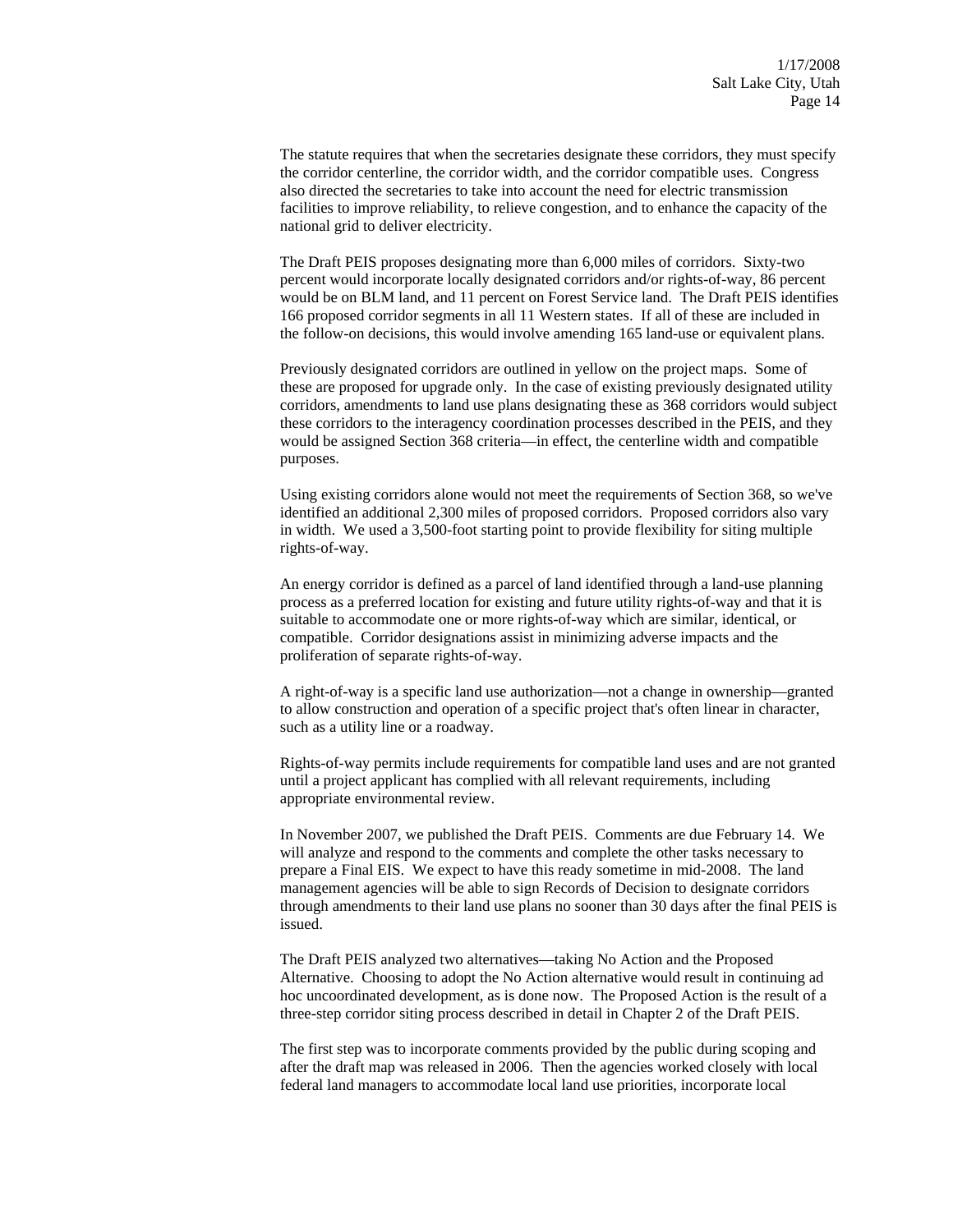knowledge of the areas, and to avoid areas known to be incompatible with potential future development.

A handout summarizing this process for determining where the proposed corridors would be located is on the information table. Examples of specific corridors are also available on the project website. We believe that the analysis of these alternatives meets NEPA's requirement for a hard look. Because this Proposed Action does not involve any sitespecific, ground-disturbing activities, site-specific NEPA review will be required to support all proposed projects within a 368-designated corridor.

And today we don't know when and where any projects will be proposed by applicants seeking to site pipelines and/or transmission lines. As a result of this uncertainty, the environmental effects described in Chapter 3 of the Draft PEIS are necessarily more general than a site-specific analysis for a known project would be.

Comments on the Draft PEIS will be most useful if they're specific, if they include suggested changes or methodologies, if they provide a rationale for your suggestions, and if they refer to the specific section or page number of the Draft PEIS.

Finally, we encourage you to submit comments via the project website. It's easy for you, it speeds our ability to get comments into the database for analysis and up on the website for public review, and it doesn't require stamps or envelopes.

Now for our hearing process. I'll call speakers in the order in which you registered. We ask you to please step up to the microphone and clearly state your name and organization, if you're representing one, before making your comment. Please limit your oral comments to five minutes so that everyone who wants to speak today may have a chance to be heard. I will advise you when you have 30 seconds remaining so you can wrap up. And I have a nice little sign to show you that.

We'll repeat this process until everyone who's registered to speak has had a chance to provide comments. I'll then ask if anyone else wants to speak. After everyone has had a chance to speak and add to their comments, as I said earlier, we'll then close the hearing and remind you of when comments are due and how to submit them.

If you're speaking from a prepared statement, please also leave us a copy at the registration desk. If you are not prepared to leave us a copy of your statement, we'd ask you to submit that via our website.

While agency representatives won't be answering questions during the hearing, we will stay around afterward to discuss the Draft PEIS with you. And if we need to go back on the record after we've had our informal session, we're happy to do that as well.

Are there any questions on the process we're going to use this evening to take comments? I see no questions, so we will now begin taking comments.

And our first speaker is Daron Smith, I believe. I think I got that right. And our second speaker will be J. Mark Ward. So Daren, take the microphone. Thank you.

Daron Smith: Thank you. I appreciate the opportunity to comment. My name's Daron Smith. I'm a county commissioner from Millard County, which is the West/Central part of Utah. And there is a segment of this West-wide corridor that runs through my county. I appreciate the opportunity on behalf of the County Commission and the citizens of our county to comment.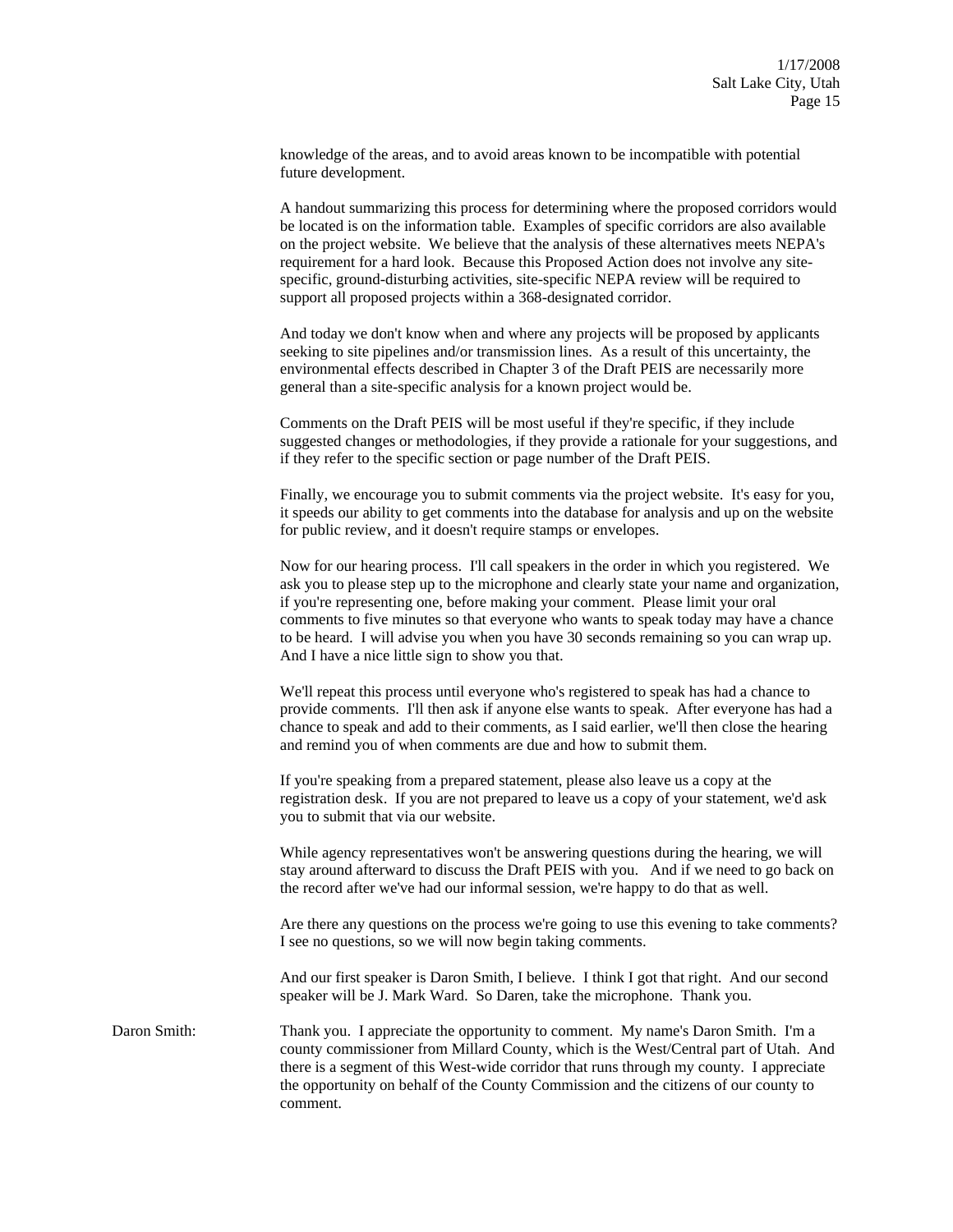We have right now the IPP power plant. It's located in our county, which provides electricity to LA Power, California. We know the importance of planning and having the ability to have corridors where utilities can be put. We're in the process right now in Millard County, because of a number of projects, in going through a planning process. We have gone through a process of a comprehensive land use process where we've invited the community, federal and state agencies to cooperate and input with us in trying to come up with a county general plan that is more specific.

Utility corridors are one of the things that came up as a priority to us. This was good timing for us. We're in the process right now of amending our county general plan and our ordinances to allow an area where utility corridors can be put, where things like we're talking about here can travel through our county, and so we appreciate the opportunity to comment.

We have a couple of projects that have been, that are out there going through, proposed to go through our county, and so we've been working with our local BLM office, and this West-wide corridor issue came up, and we'd just like to comment and say—I guess I had a question, but I'll ask that later. We would like to comment and say that the current proposed route through our county has a number of negative impacts to us, and that we'd like to comment on those. I think I'll just submit those as written comments to you and not identify each one of those right now.

And we would like to propose an alternative. We—80% of Millard County is either federal or state land, and it makes sense to us in our planning process for a utility corridor like this to go through federal property and to avoid our private property. We don't have very much of it, and so that would be the best-case scenario for us. We have a lot of BLM ground as well as Forest Service. And the current IPP corridor that we have comes through our county, and to us, would make a great alternative—because it's already there—to this corridor, this West-wide corridor.

We think that that corridor that we would propose be an alternative, that there are not very many negative impacts to us economically, socially, environmentally, to us in our planning process that's indicated that that would be the best scenario for us, and we would like to propose an alternative. Hopefully, we can. We appreciate being in the planning process and being involved with our state and federal agencies, and we really feel the need for planning and be able to identify areas where things like this can be placed for our, for all our best interests.

So I have a map and an alternative proposal and comments that I'd like to submit for the record that indicate the negative impacts of the current proposal, and I guess the positive impacts of the alternative. We are in the process, we have a moratorium in our county on planning right now until we get our county ordinances in place. We're going through that process. We have public hearings scheduled. We have a process for planning and zoning scheduled. We're anxious to get through that. We feel like the timing is really good in that process to make comments on this process, and we appreciate the opportunity to do so. Thank you.

LaVerne Kyriss: Thank you, Commissioner Smith. Sure, I'll take it. Happy to do that. And our next speaker is J. Mark Ward, so—I don't know who that is. Mr. Ward?

J. Mark Ward: Appreciate this opportunity. I'm here on behalf of Millard County. I actually work for the Utah Association of Counties and represent a number of different counties on public lands issues.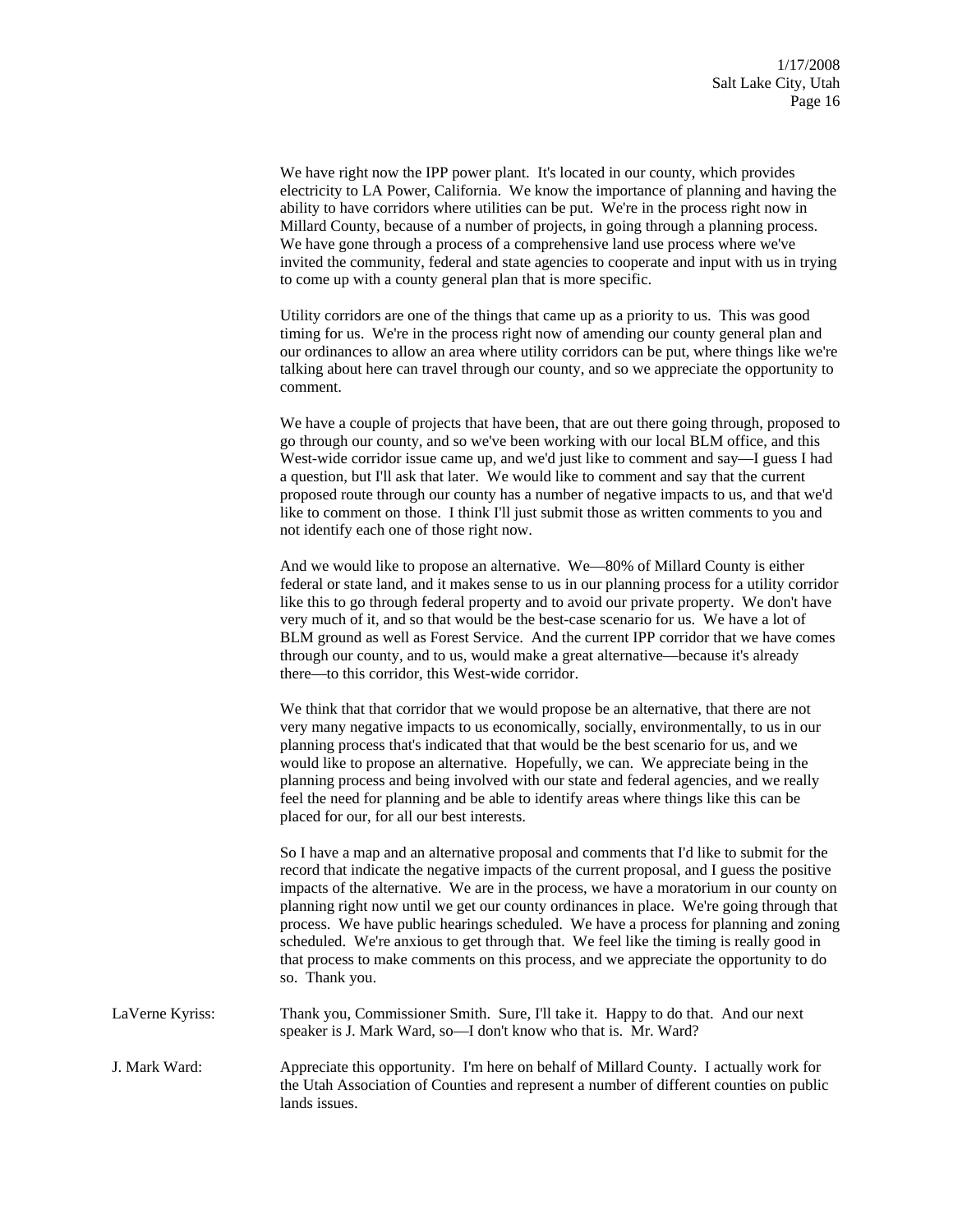|                 | Just to supplement what Commissioner Smith said with respect to Millard County, I just<br>want to pose two questions. They're genuine questions, that as, I think Millard County<br>would like to partner with BLM in searching for the answers to these two questions that<br>are more or less procedural.                                                                                                                                                                                                                                                                                                                                                                                                                                                                                                                                                                                                                                                                                                                                                                                                                                   |
|-----------------|-----------------------------------------------------------------------------------------------------------------------------------------------------------------------------------------------------------------------------------------------------------------------------------------------------------------------------------------------------------------------------------------------------------------------------------------------------------------------------------------------------------------------------------------------------------------------------------------------------------------------------------------------------------------------------------------------------------------------------------------------------------------------------------------------------------------------------------------------------------------------------------------------------------------------------------------------------------------------------------------------------------------------------------------------------------------------------------------------------------------------------------------------|
|                 | The one question would be that, as you heard Commissioner Smith say, Millard County<br>has a proposal to reroute the corridor slightly. Though it's slightly in terms of the whole<br>West-wide corridor, but maybe significantly in terms of if you're just focusing on Millard<br>County. And the procedural question is, since the EIS only focuses on the Proposed<br>Alternative and the No Action Alternative, and I take it that the Proposed Alternative is<br>the corridors as outlined, is it within the parameters of this process—if, say, BLM liked<br>what hypothetically would suggest, suppose that they were in favor of what Millard<br>County was proposing—is, has the scope of this EIS been drawn so narrowly that we can<br>only, your only options are either to accept the proposed corridor or nothing at all? Or is<br>there wriggle room within the NEPA process to make modifications on a county-by-<br>county basis to adopt, possibly adopt that? In other words, is it within your power under<br>this EIS process to modify, or is it either, is it either the proposed or nothing? That's one<br>question. |
| LaVerne Kyriss: | I think it depends on what the proposal is. As an answer to clarifying answer.                                                                                                                                                                                                                                                                                                                                                                                                                                                                                                                                                                                                                                                                                                                                                                                                                                                                                                                                                                                                                                                                |
| J. Mark Ward:   | Uh-huh. We hope, we hope's there's wriggle room there, that you're not, that someone's<br>not going to take up, you know, come by and second guess the process afterwards and<br>say, "Hey, you were scoped down only to looking at only the proposed corridor or<br>nothing at all." So we hope there's, we hope there's a way that that can happen.                                                                                                                                                                                                                                                                                                                                                                                                                                                                                                                                                                                                                                                                                                                                                                                         |
|                 | The second question is—and I haven't been able to find the actual language—but there<br>was a moratorium. It's professionally known as the Jim Hansen Moratorium on, against<br>any plan revisions in that part of Utah that was subject to the Utah Test Training Range,<br>which could possibly affect a lot of West Utah. And as I read the part of the Draft EIS<br>and also the Federal Register notice that gave notice of this public comment period,<br>there's express reference to the goal of the EIS being to amend various RMPs, including<br>the, let's see, in Millard County it's the Warm Springs and the House something. House<br>Bench, House Range? House Range RMP. So the question is, how can we, can we<br>affect that? Can we affect those changes to those RMPs and other RMPs that are within<br>the scope of the Hansen Moratorium without offending the Hansen Moratorium? That's<br>just a question. We hope, we hope there's a way to do it, but those are two procedural red<br>flags that came up to us as—.                                                                                                |
| LaVerne Kyriss: | We'll try and check that out.                                                                                                                                                                                                                                                                                                                                                                                                                                                                                                                                                                                                                                                                                                                                                                                                                                                                                                                                                                                                                                                                                                                 |
| J. Mark Ward:   | As we saw it, and again, I wanted to be able to, it's the Hansen Moratorium was part of<br>the, I'm told it's part of the 2002 Defense Authorization Act, and I have tried in vain to<br>look for it. So, but those are just two questions. Again, we hope that we can, the county<br>hopes, and the other counties as well, that we can kind of work through those two<br>questions so that we don't get tripped up on those procedural issues. Thank you.                                                                                                                                                                                                                                                                                                                                                                                                                                                                                                                                                                                                                                                                                   |
| LaVerne Kyriss: | Thank you, Mr. Ward. And we will get answers to your questions. Do we have other<br>folks who would like to speak tonight who have not yet signed up? Do you want to<br>speak, sir? No, or, you were just adjusting your glasses. Okay. It's like an auction, you<br>know. Sometimes people make a move and you don't know if they're signaling you or<br>not. Would either of you gentlemen like to add to your comments tonight? Okay. If not,                                                                                                                                                                                                                                                                                                                                                                                                                                                                                                                                                                                                                                                                                              |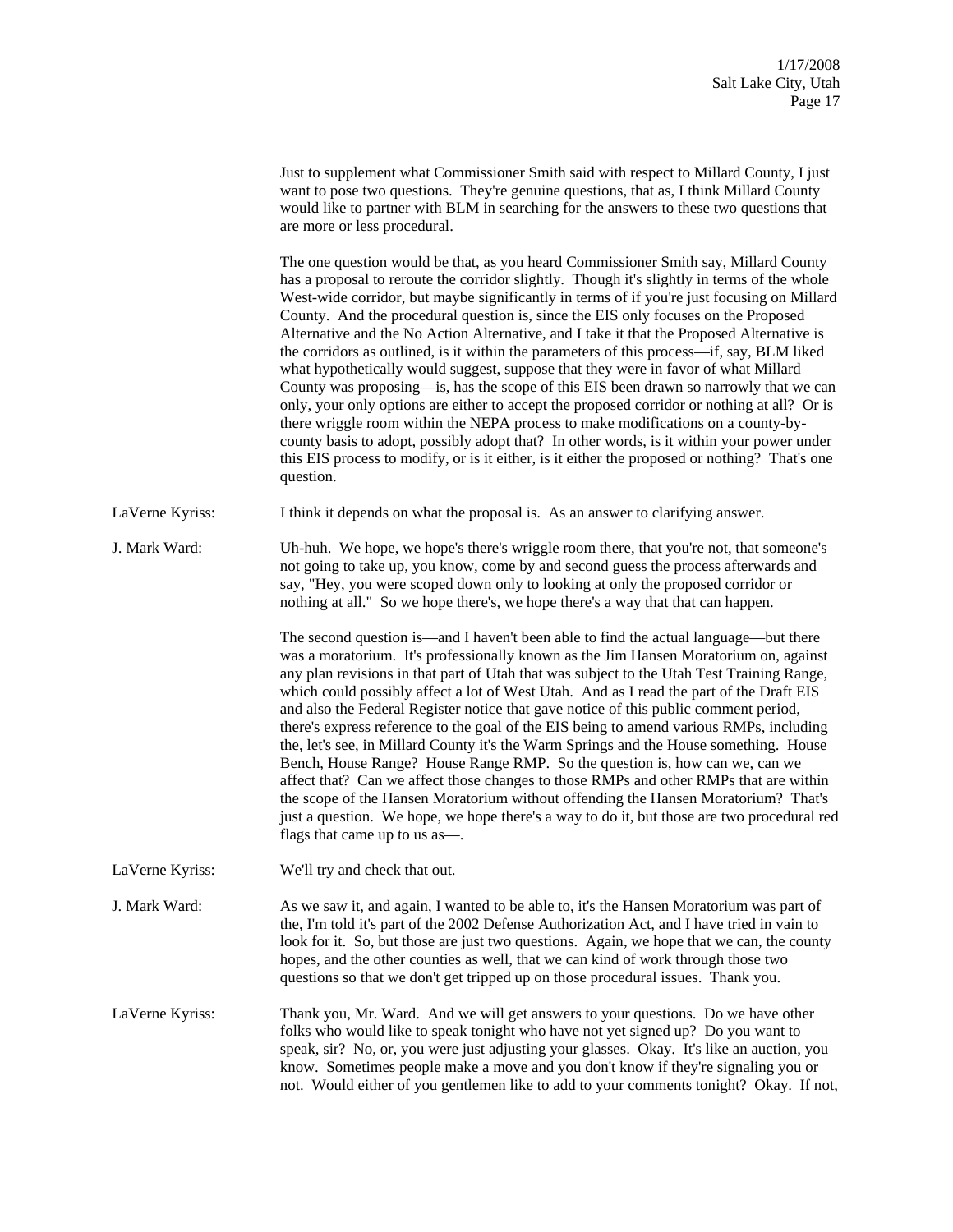|                       | then what we're going to do is we're going to take a recess. I've got a couple of things to<br>say first. And again, if we need—do you want to say something?                                                                                                                                                                                                                                                                                                                                                                                                                                                                                                                                                            |
|-----------------------|--------------------------------------------------------------------------------------------------------------------------------------------------------------------------------------------------------------------------------------------------------------------------------------------------------------------------------------------------------------------------------------------------------------------------------------------------------------------------------------------------------------------------------------------------------------------------------------------------------------------------------------------------------------------------------------------------------------------------|
| Daron Smith:          | You know, the impacts that I referred to in my recent comments, I'd like to read those or<br>(inaudible) written form.                                                                                                                                                                                                                                                                                                                                                                                                                                                                                                                                                                                                   |
| LaVerne Kyriss:       | They absolutely do-.                                                                                                                                                                                                                                                                                                                                                                                                                                                                                                                                                                                                                                                                                                     |
| Daron Smith:          | I don't know. I can read them. I don't know if you want to be here and listen to the<br>(inaudible) I don't want to prolong the meeting. But I'd like to at least have them in the<br>record in the best form I can.                                                                                                                                                                                                                                                                                                                                                                                                                                                                                                     |
| Unidentified Speaker: | I think it's worth stating that all comments where others speak are essentially treated<br>equal.                                                                                                                                                                                                                                                                                                                                                                                                                                                                                                                                                                                                                        |
| LaVerne Kyriss:       | Well, the question is your fellow citizens are here. Do they want to, I mean, you know, if<br>you want to describe them. I mean, I don't want to stop you from-                                                                                                                                                                                                                                                                                                                                                                                                                                                                                                                                                          |
| Daron Smith:          | I'd like to do that if I could.                                                                                                                                                                                                                                                                                                                                                                                                                                                                                                                                                                                                                                                                                          |
| LaVerne Kyriss:       | Sure. Why don't you come back into the mike, tell us who you are. I know we all know<br>in the room, but there are people listening to the webcast who don't necessarily know<br>who you are.                                                                                                                                                                                                                                                                                                                                                                                                                                                                                                                            |
| Daron Smith:          | My name is Daron Smith. I'm a Millard County commissioner, and I'd just like to, in<br>reference to my earlier comments, just kind of describe the alternative proposal that the<br>county has as far as the corridor through Millard County. If you can see this map, this is<br>just the eastern section of Millard County. This is the current proposed utility corridor. It<br>parallels a highway, which is 257, and you can see it ends right here when it hits the<br>private area of our county. And you see the little red segments when it gets close to BLM<br>property, but it's really fragmented all the way until it gets to the other side of our county,<br>going through the private area right there. |
|                       | And the green line right here is the Intermountain Power, the IPP corridor that runs to<br>California. And as you can see, it pretty well avoids all of the private land in the county.<br>It is on BLM properties with a little bit of School Trust land sections that it hits.                                                                                                                                                                                                                                                                                                                                                                                                                                         |
|                       | Millard County would propose that this West-wide corridor would parallel the IPP<br>corridor when it gets up here to the top of our county, and then come up and either come<br>across the federal property until it gets back to where the other corridor is in Juab County,<br>or propose that it go on an angle to shorten the route, which would be across BLM<br>property also as it gets within Juab County.                                                                                                                                                                                                                                                                                                       |
|                       | We also have the Kern River Pipeline that is over here that goes through a bit of our<br>private property that parallels I-15, which is a gas line. Those are the two major corridors<br>that we have in our county. We have a proposed wind generation farm in Beaver County<br>that, like this IPP corridor, they're running green power over to IPP to hit their<br>transmission lines to go to LA Power, who has purchased the first 200 megawatts of their<br>project.                                                                                                                                                                                                                                              |
|                       | And so we feel like this is a very good alternative. With another project already agreeing<br>to go that way, that it would be a good place to put a westwide corridor of that<br>magnitude. From two-thirds of a mile to a mile wide, that really has a great negative<br>effect on our private property if it goes right through here.                                                                                                                                                                                                                                                                                                                                                                                 |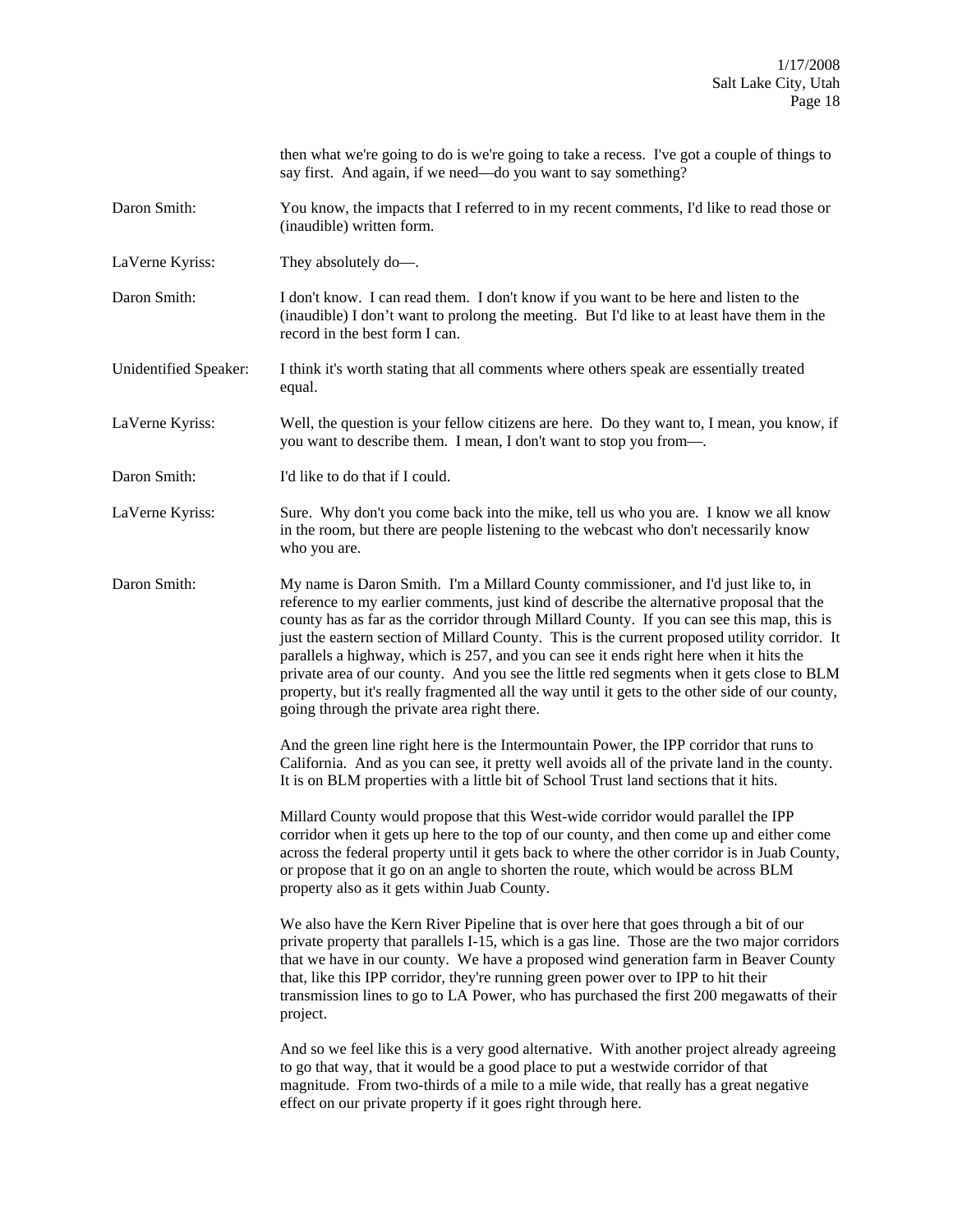|                 | Delta is our largest community. We have Fillmore, two communities over here along the<br>Forest Service. We have large sections of School Trust land, blocks of property that<br>we've blocked together in areas that we feel will be developed in the future. There were<br>federal land trades made to acquire those blocks. Most of those blocks were traded out of<br>WSA areas for the School Trust Land sections, because they were really of no value<br>there, and they have value here. And I think the value, although they can speak for<br>themselves, of having a mile-long corridor go through here kind of disrupts the plan that<br>we've had with them to develop these areas right here into industrial areas, agricultural<br>areas.                                                                                                      |
|-----------------|--------------------------------------------------------------------------------------------------------------------------------------------------------------------------------------------------------------------------------------------------------------------------------------------------------------------------------------------------------------------------------------------------------------------------------------------------------------------------------------------------------------------------------------------------------------------------------------------------------------------------------------------------------------------------------------------------------------------------------------------------------------------------------------------------------------------------------------------------------------|
|                 | We have four or five dairies situated in this area, and as you all well know, electricity and<br>dairy cows sometimes create a problem. We have a stray voltage issue in our county—a<br>lawsuit, actually, that's been filed—because some of the local dairies feel like there's<br>some, some stray voltage issues created by IPP. And we don't feel it would be in our best<br>interest to kind of magnify that issue by running power lines through this area. If they're<br>out here, they're away from our agriculture, they're away from the area that we'd like to<br>develop economically.                                                                                                                                                                                                                                                          |
|                 | This corridor runs next to Clear Lake Waterfowl Management Area, which is very close.<br>We feel out here we avoid that area. We have a Snow Goose Festival. Our area is an<br>area where the snow geese migrate back through our area, and that's one of the largest<br>activities that we do economically every year is have this Snow Goose Festival when the<br>geese show up. Folks come down and take lots of pictures, and it's a beautiful thing to<br>see. And that's kind of a major part of that. That's, you know, where they land as they<br>come through, right there. And then we have another reservoir here and here. And to put<br>that corridor right through there, you know, we feel like there's some negative impacts<br>there, and we feel like this alternative route would be the best win-win situation for<br>everyone.          |
|                 | We appreciate, you know, the idea of planning and having a place for those utilities to go.<br>We would encourage them to be on public land, because we don't have a lot of private<br>land. That makes sense to us, and any questions? Can I, can I ask anyone who has<br>questions or-?                                                                                                                                                                                                                                                                                                                                                                                                                                                                                                                                                                    |
| LaVerne Kyriss: | Well, in our formal process, we'd like you to make your comments, and then we'll do that<br>in the-                                                                                                                                                                                                                                                                                                                                                                                                                                                                                                                                                                                                                                                                                                                                                          |
| Daron Smith:    | Okay. All right. But again, we appreciate the opportunity to comment. Thank you.                                                                                                                                                                                                                                                                                                                                                                                                                                                                                                                                                                                                                                                                                                                                                                             |
| LaVerne Kyriss: | Thank you, Commissioner Smith. Is there anyone else who would like make comments<br>on the record? Okay. At this point, then, I'm going to ask John to—I didn't get up here<br>fast enough to unlock this. We all have security on our computers so that nobody can<br>break into them. Thanks, John. If there are no other speakers, I'm going to close the<br>hearing for the moment, and I'd like to thank you for joining us to provide oral comments<br>on the Draft PEIS Proposing to Designate Energy Corridors on Federal Lands in the<br>West. Comments on the Draft PEIS are due February 14 and may be submitted online to<br>our project website, by mail, or by fax. All comments received by February 14 will be<br>considered in preparing the Final PEIS. Comments submitted after February 14 will be<br>considered to the degree possible. |
|                 | Again, thank you for your attention, and now we're going to stay around afterwards to<br>informally discuss the Draft PEIS. We've got some local BLM folks who can talk about                                                                                                                                                                                                                                                                                                                                                                                                                                                                                                                                                                                                                                                                                |

informally discuss the Draft PEIS. We've got some local BLM folks who can talk about some of the specifics on the Jim Hansen Moratorium and other things like that that are